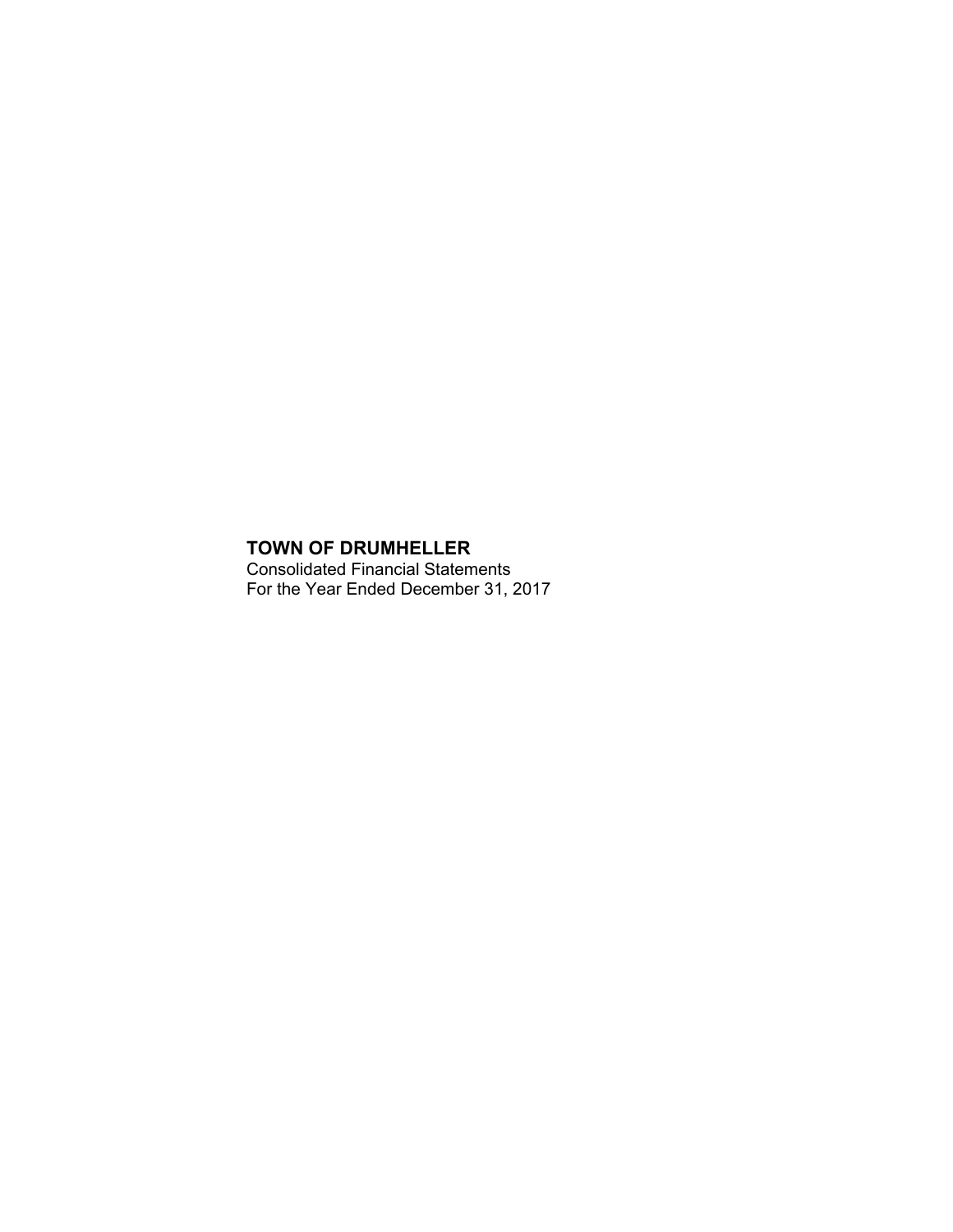Index to Consolidated Financial Statements Year Ended December 31, 2017

## MANAGEMENT REPORT

## CONSOLIDATED FINANCIAL STATEMENTS

| <b>Consolidated Statement of Financial Position</b>       |                |
|-----------------------------------------------------------|----------------|
| <b>Consolidated Statement of Operations</b>               | 3              |
| Consolidated Statement of Changes in Net Financial Assets | $\overline{4}$ |
| <b>Consolidated Statement of Cash Flows</b>               | -5             |
| Notes to Consolidated Financial Statements                | 6 - 26         |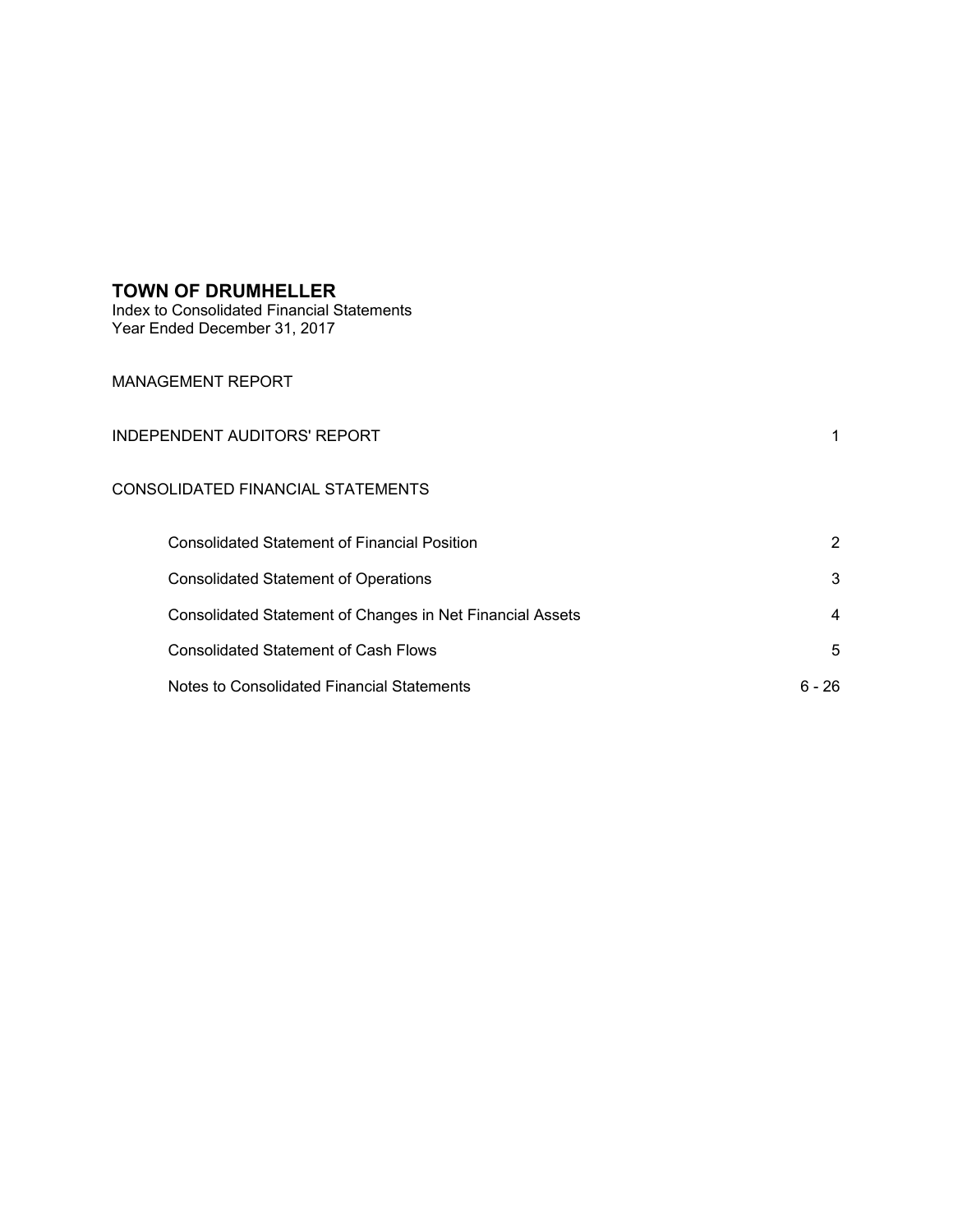## **Management's Responsibility for the Consolidated Financial Statements**

The accompanying consolidated financial statements of the Town of Drumheller (the "Town") are the responsibility of the Town's management and have been prepared in accordance with Canadian Public Sector Accounting Standards established by the Public Sector Accounting Board of the Chartered Professional Accountants of Canada, as described in Note 1 to the consolidated financial statements.

The preparation of consolidated financial statements necessarily involves the use of estimates based on management's judgement, particularly when transactions affecting the current accounting period cannot be finalized with certainty until future periods.

The Town's management maintains a system of internal controls designed to provide reasonable assurance that assets are safeguarded, transactions are properly authorized and recorded in accordance with Canadian Public Sector Accounting Standards established by the Public Sector Accounting Board of the Chartered Professional Accountants of Canada, and reliable financial information is available on a timely basis for preparation of the consolidated financial statements. These systems are monitored and evaluated by management. Council meets with management and the external auditor to review the consolidated financial statements and discuss any significant financial reporting or internal control matters prior to their approval of the consolidated financial statements.

The consolidated financial statements have been audited by Collins Barrow Edmonton LLP, independent external auditor appointed by the Town. The accompanying Independent Auditors' Report outlines their responsibilities, the scope of their examination and their opinion on the Town's consolidated financial statements.

Chief Administrative Officer April 30, 2018

Director of Corporate Services April 30, 2018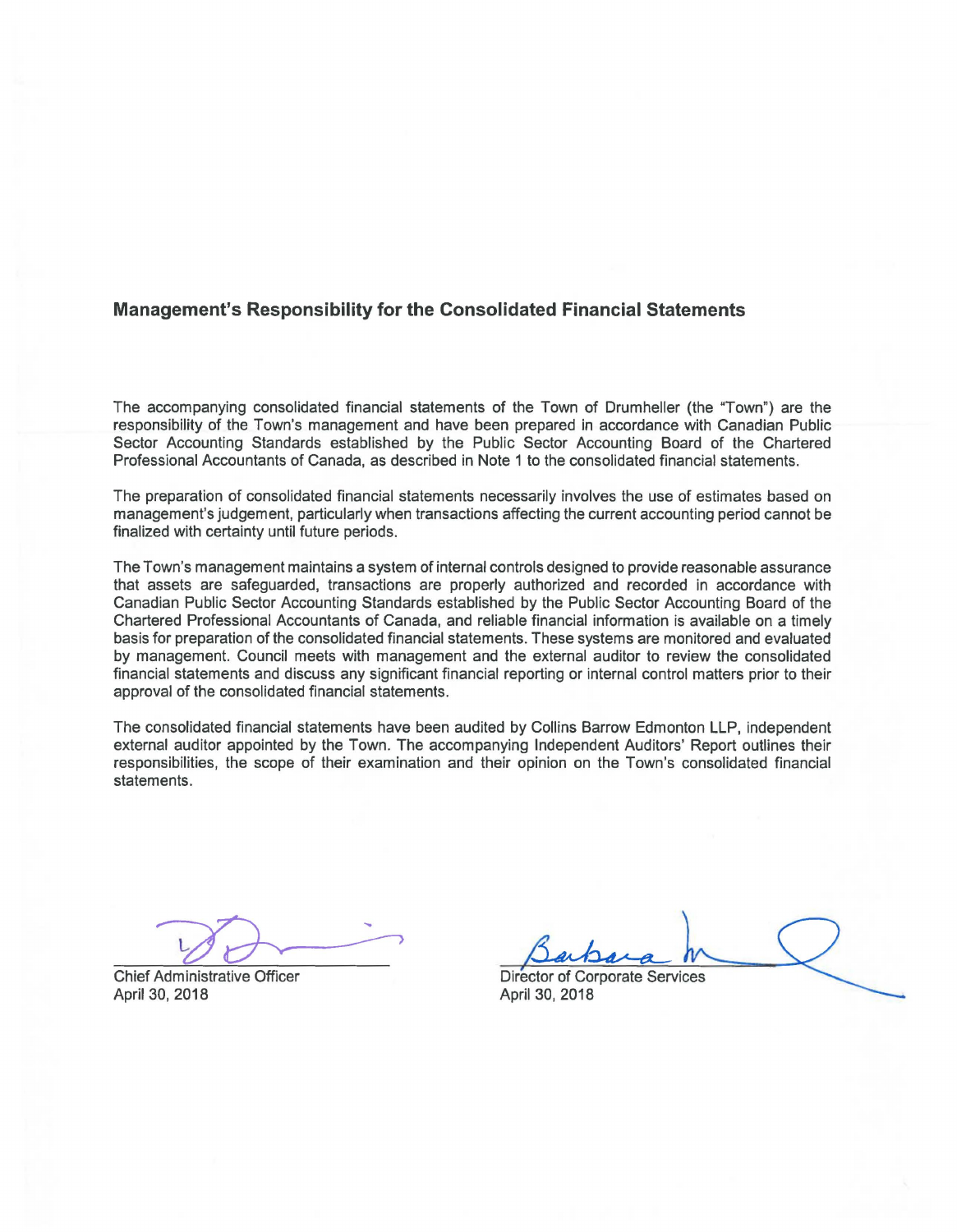

**Collins Barrow Edmonton LLP** 

Bell Tower, Suite 2500 10104 – 103 Avenue NW Edmonton, Alberta, T5J 0H8 Canada T: 780.428.1522 F: 780.425.8189

www.collinsbarrow.com

## **INDEPENDENT AUDITORS' REPORT**

#### **To the Members of Council of the Town of Drumheller**

We have audited the accompanying consolidated financial statements of the Town of Drumheller, which comprise the consolidated statement of financial position as at December 31, 2017 and the consolidated statements of operations, changes in net financial assets and cash flows for the year then ended and a summary of significant accounting policies and other explanatory information.

#### *Management's Responsibility for the Consolidated Financial Statements*

Management is responsible for the preparation and fair presentation of these consolidated financial statements in accordance with Canadian Public Sector Accounting Standards, and for such internal control as management determines is necessary to enable the preparation of consolidated financial statements that are free from material misstatement, whether due to fraud or error.

#### *Auditor's Responsibility*

Our responsibility is to express an opinion on these consolidated financial statements based on our audit. We conducted our audit in accordance with Canadian generally accepted auditing standards. Those standards require that we comply with ethical requirements and plan and perform the audit to obtain reasonable assurance about whether the consolidated financial statements are free from material misstatement.

An audit involves performing procedures to obtain audit evidence about the amounts and disclosures in the consolidated financial statements. The procedures selected depend on the auditor's judgment, including the assessment of the risks of material misstatement of the consolidated financial statements, whether due to fraud or error. In making those risk assessments, the auditor considers internal control relevant to the entity's preparation and fair presentation of the consolidated financial statements in order to design audit procedures that are appropriate in the circumstances, but not for the purpose of expressing an opinion on the effectiveness of the entity's internal control. An audit also includes evaluating the appropriateness of accounting policies used and the reasonableness of accounting estimates made by management, as well as evaluating the overall presentation of the consolidated financial statements.

We believe that the audit evidence we have obtained in our audit is sufficient and appropriate to provide a basis for our audit opinion.

#### *Opinion*

In our opinion, the consolidated financial statements present fairly, in all material respects, the financial position of the Town of Drumheller as at December 31, 2017, and the results of its operations, changes in its net financial assets and its cash flows for the year then ended in accordance with Canadian Public Sector Accounting Standards.

#### *Other Matters*

Without modifying our opinion, we draw attention to the budget information displayed in the consolidated financial statements and the related disclosures. We were not engaged to report on the budget information, and as such, it is marked as unaudited.

Collins Barrow Edmonton 4

April 30, 2018 Chartered Professional Accountants



Edmonton, Alberta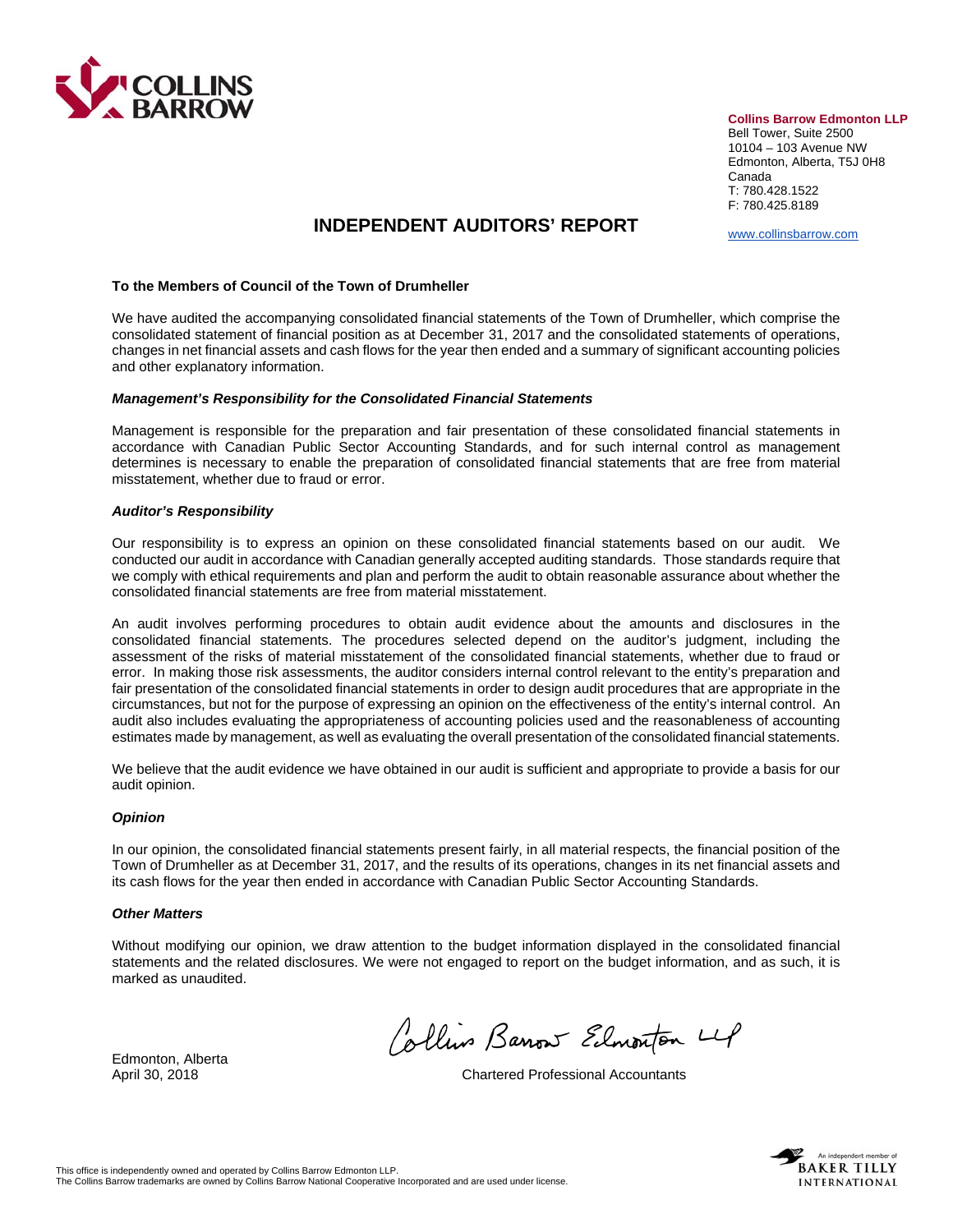# Consolidated Statement of Financial Position

December 31, 2017

|                                          | 2017             | 2016             |
|------------------------------------------|------------------|------------------|
|                                          |                  |                  |
| <b>Financial assets</b>                  |                  |                  |
| Cash and cash equivalents (Note 3)       | 10,559,217<br>S. | 10,022,952<br>\$ |
| Taxes receivable (Note 4)                | 1,134,766        | 1,093,403        |
| Accounts receivable (Note 5)             | 9,098,646        | 9,023,710        |
| Accrued interest receivable              | 64,130           | 69,498           |
| Inventory held for resale (Note 6)       | 1,847,299        | 1,846,824        |
| Investments (Note 7)                     | 10,391,685       | 7,329,986        |
|                                          | 33,095,743       | 29,386,373       |
| Liabilities                              |                  |                  |
| Accounts payable and accrued liabilities | 2,728,180        | 2,700,072        |
| Employee benefit obligation (Note 8)     | 594,968          | 492,477          |
| Deferred revenue (Note 9)                | 9,529,669        | 9,405,280        |
| Long-term debt (Note 10)                 | 9,605,204        | 10,467,205       |
|                                          | 22,458,021       | 23,065,034       |
| <b>Net financial assets</b>              | 10,637,722       | 6,321,339        |
| Non-financial assets                     |                  |                  |
| Tangible capital assets (Note 11)        | 141,831,984      | 143,112,340      |
| Inventory for consumption                | 667,942          | 712,975          |
| Prepaid expenses                         | 289,570          | 835,165          |
|                                          | 142,789,496      | 144,660,480      |
| <b>Accumulated surplus (Note 13)</b>     | \$153,427,218    | \$150,981,819    |

**Debenture debt limits** (Note 20) **Contingencies** (Note 21) **Commitments** (Note 22)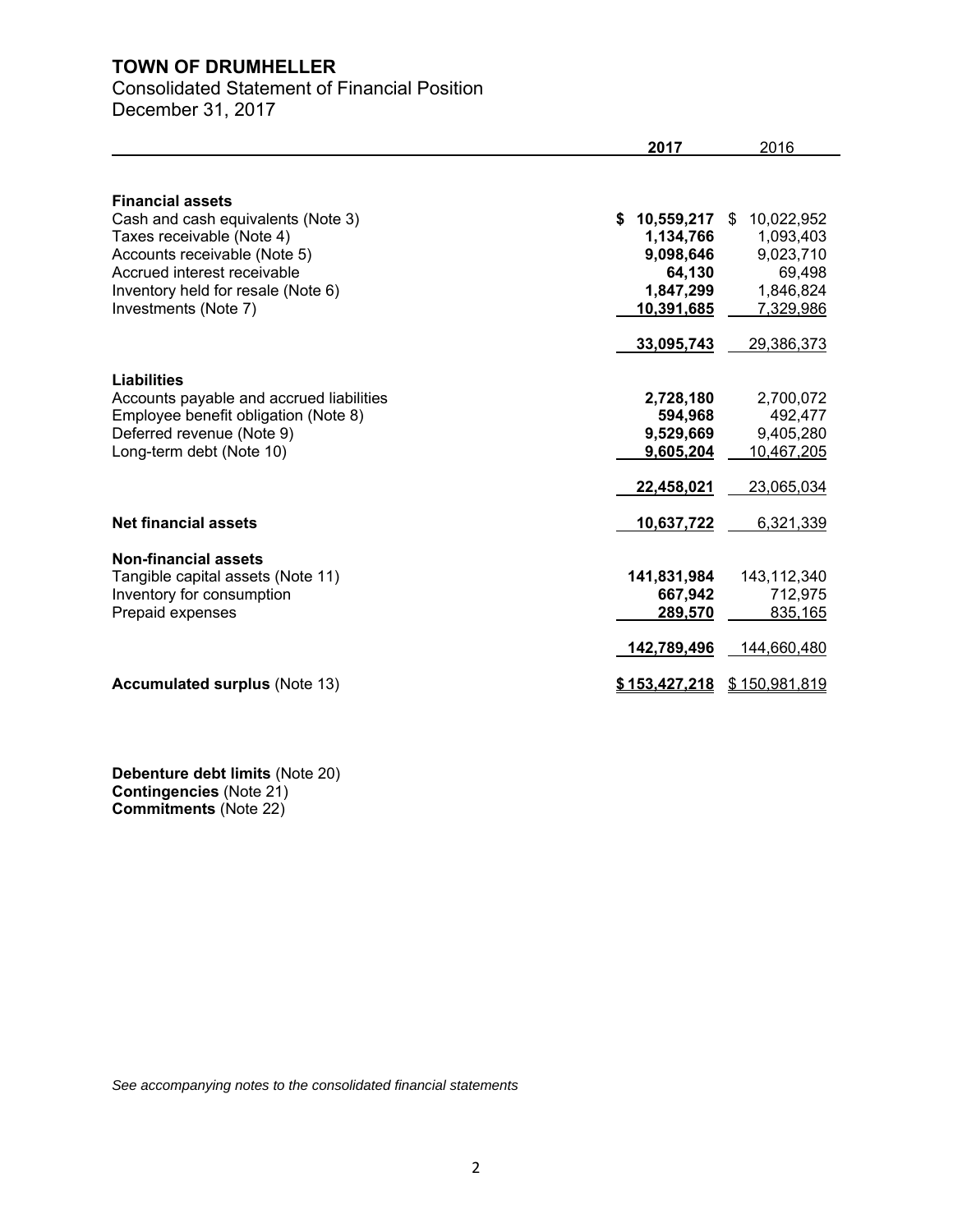# Consolidated Statement of Operations

For the Year Ended December 31, 2017

|                                              | <b>Budget</b>      |                    |                    |
|----------------------------------------------|--------------------|--------------------|--------------------|
|                                              | 2017               | 2017               | 2016               |
|                                              | (Unaudited)        |                    |                    |
|                                              | (Note 23)          |                    |                    |
| <b>Revenues</b>                              |                    |                    |                    |
| Net municipal taxes (Note 15)                | \$<br>8,520,836    | \$<br>8,509,169    | \$<br>8,521,659    |
| Government transfers for operating (Note 16) | 908,063            | 1,011,707          | 838,672            |
| Sales and user fees                          | 6,721,695          | 7,420,037          | 6,535,460          |
| Franchises and concessions                   | 2,037,350          | 1,616,724          | 1,518,105          |
| Investment income                            | 220,000            | 318,771            | 273,735            |
| Penalties and costs on taxes                 | 168,250            | 186,250            | 174,319            |
| <b>Rentals</b>                               | 345,377            | 400,290            | 421,332            |
| Other                                        | 190,990            | 514,196            | 327,832            |
|                                              | 19,112,561         | 19,977,144         | 18,611,114         |
|                                              |                    |                    |                    |
| <b>Expenses (Note 17)</b>                    |                    |                    |                    |
| Legislative                                  | 289,375            | 300,788            | 240,539            |
| Administration                               | 1,705,012          | 1,482,879          | 1,420,660          |
| Protective services                          | 2,804,365          | 2,699,813          | 2,566,347          |
| <b>Transportation services</b>               | 2,741,273          | 4,014,556          | 3,407,238          |
| Water and wastewater                         | 5,561,620          | 5,580,109          | 5,548,793          |
| Waste management                             | 404,110            | 396,700            | 374,903            |
| Planning and development                     | 1,027,845          | 672,667            | 764,253            |
| Recreation and parks                         | 5,035,123          | 4,662,846          | 4,708,558          |
| Public health and welfare                    | 510,120            | 492,296            | 502,872            |
|                                              |                    |                    |                    |
|                                              | 20,078,843         | 20,302,654         | 19,534,163         |
| <b>Excess (deficiency) of revenues over</b>  |                    |                    |                    |
| expenses - before capital revenues           | (966, 282)         | (325, 510)         | (923, 049)         |
|                                              |                    |                    |                    |
| <b>Capital revenues</b>                      |                    |                    |                    |
| Government transfers for capital (Note 16)   | 4,070,000          | 2,702,944          | 2,466,643          |
| Other capital revenues                       | 439,600            | 33,293             | 27,813             |
| Gain on disposal of tangible capital assets  |                    | 34,672             | 621                |
| <b>Excess of revenues over expenses</b>      | 3,543,318          | 2,445,399          | 1,572,028          |
| Accumulated surplus, beginning of year       | <u>150,981,820</u> | <u>150,981,819</u> | <u>149,409,792</u> |
| Accumulated surplus, end of year             | \$154,525,138      | \$153,427,218      | \$150,981,820      |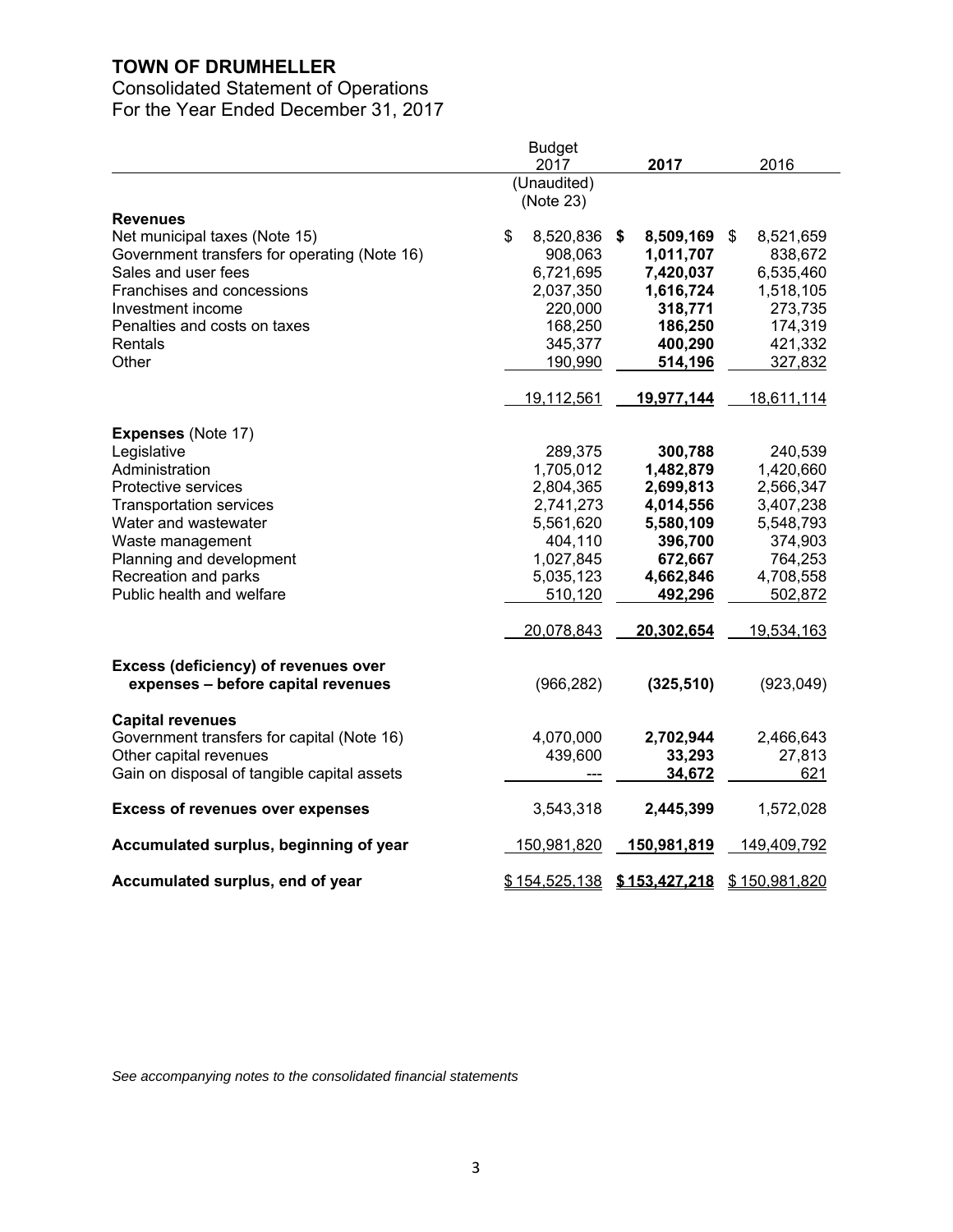Consolidated Statement of Changes in Net Financial Assets For the Year Ended December 31, 2017

|                                                                                                                                                                             | <b>Budget</b><br>2017    | 2017                                            | 2016                                        |
|-----------------------------------------------------------------------------------------------------------------------------------------------------------------------------|--------------------------|-------------------------------------------------|---------------------------------------------|
|                                                                                                                                                                             | (Unaudited)<br>(Note 23) |                                                 |                                             |
| <b>Excess (deficiency) of revenues over expenses</b>                                                                                                                        | 3,543,318<br>\$          | \$<br>2,445,399                                 | \$<br>1,572,028                             |
| Acquisition of tangible capital assets<br>Amortization of tangible capital assets<br>Loss on sale of tangible capital assets<br>Proceeds on sale of tangible capital assets | (4,847,000)<br>3,741,058 | (3,240,414)<br>4,513,469<br>(34, 672)<br>41,973 | (3,341,028)<br>4,619,086<br>(621)<br>12,500 |
|                                                                                                                                                                             | 2,437,376                | 3,725,755                                       | 2,861,965                                   |
| Change in prepaid expenses<br>Change in inventory for consumption                                                                                                           |                          | 545,595<br>45,032                               | (565, 878)<br>9,444                         |
| Increase in net financial assets                                                                                                                                            | 2,437,376                | 4,316,382                                       | 2,305,531                                   |
| Net financial assets, beginning of year                                                                                                                                     | 6,321,340                | 6,321,340                                       | 4,015,809                                   |
| Net financial assets, end of year                                                                                                                                           | <u>8,758,716</u>         | \$10.637.722                                    | 6,321,340                                   |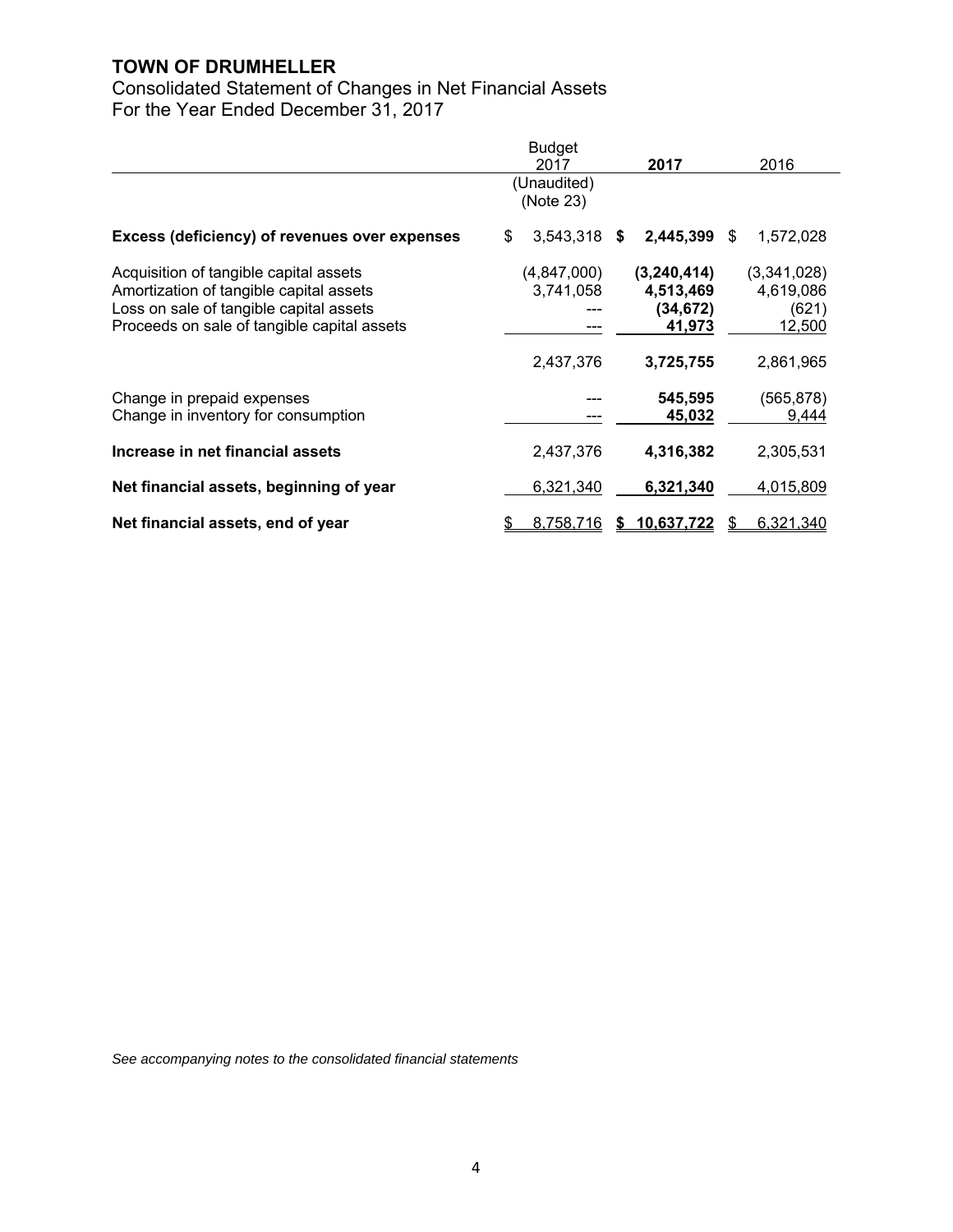# Consolidated Statement of Cash Flows

For the Year Ended December 31, 2017

|                                                                                                                                                                                                                                                                                                | 2017                                                                                          | 2016                                                                                                           |
|------------------------------------------------------------------------------------------------------------------------------------------------------------------------------------------------------------------------------------------------------------------------------------------------|-----------------------------------------------------------------------------------------------|----------------------------------------------------------------------------------------------------------------|
| Net Inflow (Outflow) of Cash and cash equivalents related<br>to the following activities:                                                                                                                                                                                                      |                                                                                               |                                                                                                                |
| <b>Operating activities</b><br>Excess of revenues over expenses<br>Items not involving cash:                                                                                                                                                                                                   | \$<br>2,445,399                                                                               | 1,572,028<br>\$                                                                                                |
| Amortization of tangible capital assets<br>Loss on disposal of tangible capital assets                                                                                                                                                                                                         | 4,513,469<br>(34, 672)                                                                        | 4,619,086<br>(621)                                                                                             |
| Changes in non-cash operating balances:<br>Taxes receivable<br>Accounts receivable<br>Accrued interest receivable<br>Inventory held for resale<br>Accounts payable and accrued liabilities<br>Employee benefit obligation<br>Deferred revenue<br>Inventory for consumption<br>Prepaid expenses | (41, 363)<br>(74, 936)<br>5,368<br>(475)<br>28,108<br>102,491<br>124,389<br>45,033<br>545,595 | (168, 174)<br>(4,291,067)<br>(48, 450)<br>113,269<br>859,040<br>(264, 894)<br>6,536,321<br>9,444<br>(565, 878) |
| <b>Capital activities</b><br>Acquisition of tangible capital assets<br>Proceeds on sale of tangible capital assets                                                                                                                                                                             | 7,658,406<br>(3,240,414)<br>41,973                                                            | 8,370,104<br>(3,341,028)<br>12,500                                                                             |
| <b>Investing activities</b><br>Purchase of investments<br>Proceeds on redemption of investments<br>Decrease in restricted cash balances                                                                                                                                                        | (3, 198, 441)<br>(12,860,674)<br>9,798,975<br>(124, 389)                                      | (3,328,528)<br>(4,041,419)<br>(6, 536, 321)                                                                    |
| <b>Financing activities</b><br>Repayment of long-term debt                                                                                                                                                                                                                                     | (3, 186, 088)<br>(862,001)                                                                    | (10, 577, 740)<br>(834, 212)                                                                                   |
| Net change in cash and cash equivalents                                                                                                                                                                                                                                                        | 411,876                                                                                       | (6,370,376)                                                                                                    |
| Cash and cash equivalents, beginning of year                                                                                                                                                                                                                                                   | 617,672                                                                                       | 6,988,048                                                                                                      |
| Cash and cash equivalents, end of year                                                                                                                                                                                                                                                         | 1,029,548                                                                                     | \$<br>617,672                                                                                                  |
| Cash and cash equivalents is comprised of:<br>Cash and cash equivalents<br>Less: restricted (Note 3)                                                                                                                                                                                           | 10,559,217<br>(9,529,669)                                                                     | 10,022,952<br>S<br>(9,405,280)                                                                                 |
|                                                                                                                                                                                                                                                                                                | 1,029,548<br>S                                                                                | \$<br>617,672                                                                                                  |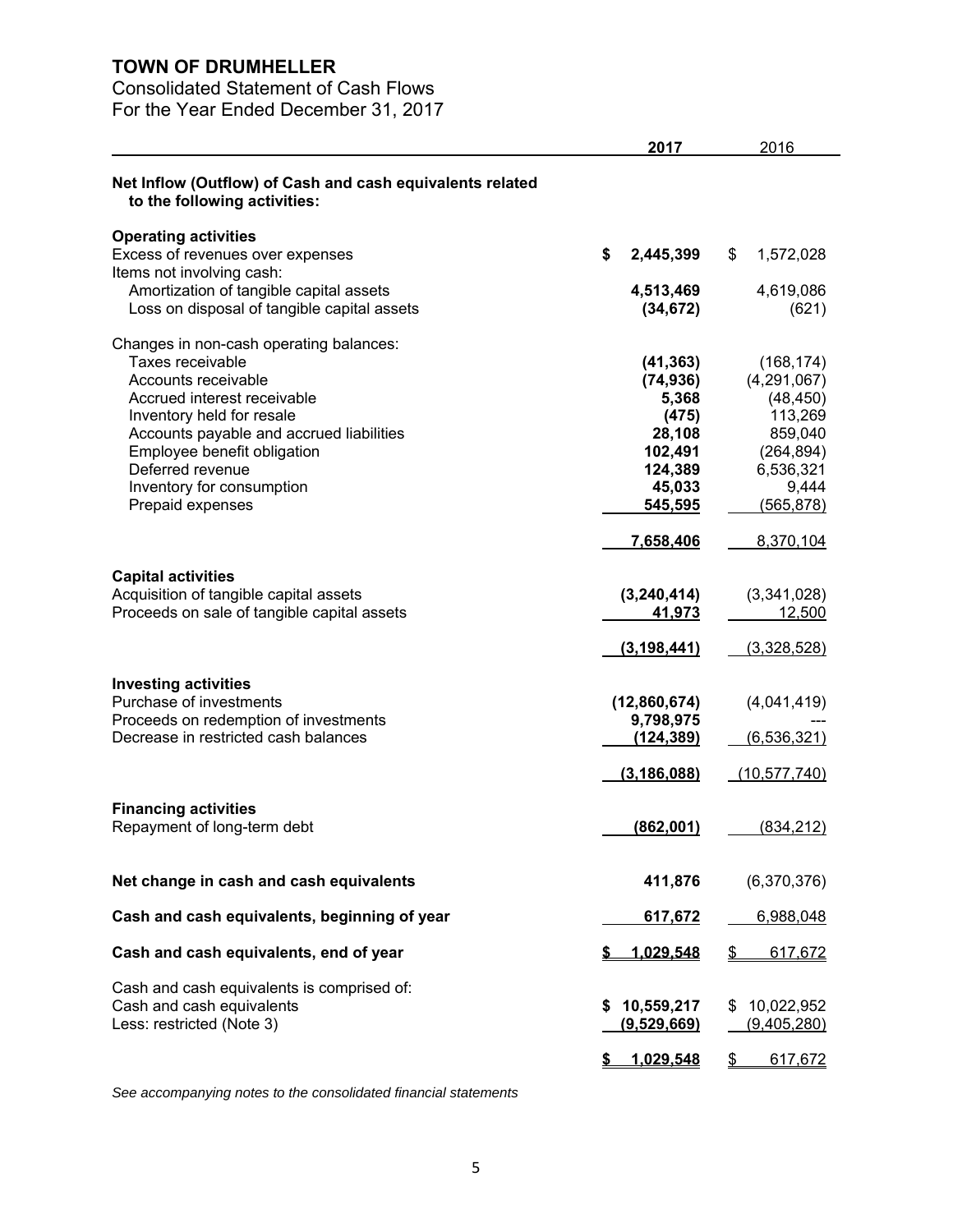## 1. **Summary of Significant Accounting Policies**

The consolidated financial statements of the Town of Drumheller ("Town") are the representations of management prepared in accordance with Canadian Public Sector Accounting Standards (PSAS). Significant aspects of the accounting policies adopted by the Town are as follows:

## **Reporting Entity**

The consolidated financial statements reflect the assets, liabilities, revenues and expenses, changes in net financial assets and cash flows of the reporting entity. This entity is comprised of the municipal operations plus all the organizations that are owned or controlled by the Town and; therefore, are accountable to the Town Council for the administration of their financial affairs and resources. The summary of taxes levied (Note 15) also includes requisitions for education and social organizations that are not part of the municipal reporting entity.

## **Cash and Cash Equivalents**

Cash and cash equivalents consists of cash on deposit and term deposits with original maturities of 90 days or less at the date of acquisition and are recorded at cost.

## **Investments**

Investments are recorded at cost. Investment premiums and discounts are amortized on the net present value basis over the term of the respective investments. When there has been a decline in the market value which is other than temporary in nature, the respective investments are written down to market value.

## **Inventory Held for Resale**

Inventory held for resale includes land and buildings. Inventory held for resale is recorded at the lower of cost or net realizable value. Cost includes costs for land acquisition and improvements required to prepare the land for servicing such as clearing, stripping and levelling charges. Related development costs incurred to provide infrastructure such as water and wastewater services, roads, sidewalks and street lighting are recorded as physical assets under their respective function.

## **Inventory for Consumption**

Inventory for consumption is valued at the lower of cost or net realizable value with cost determined using the average cost method.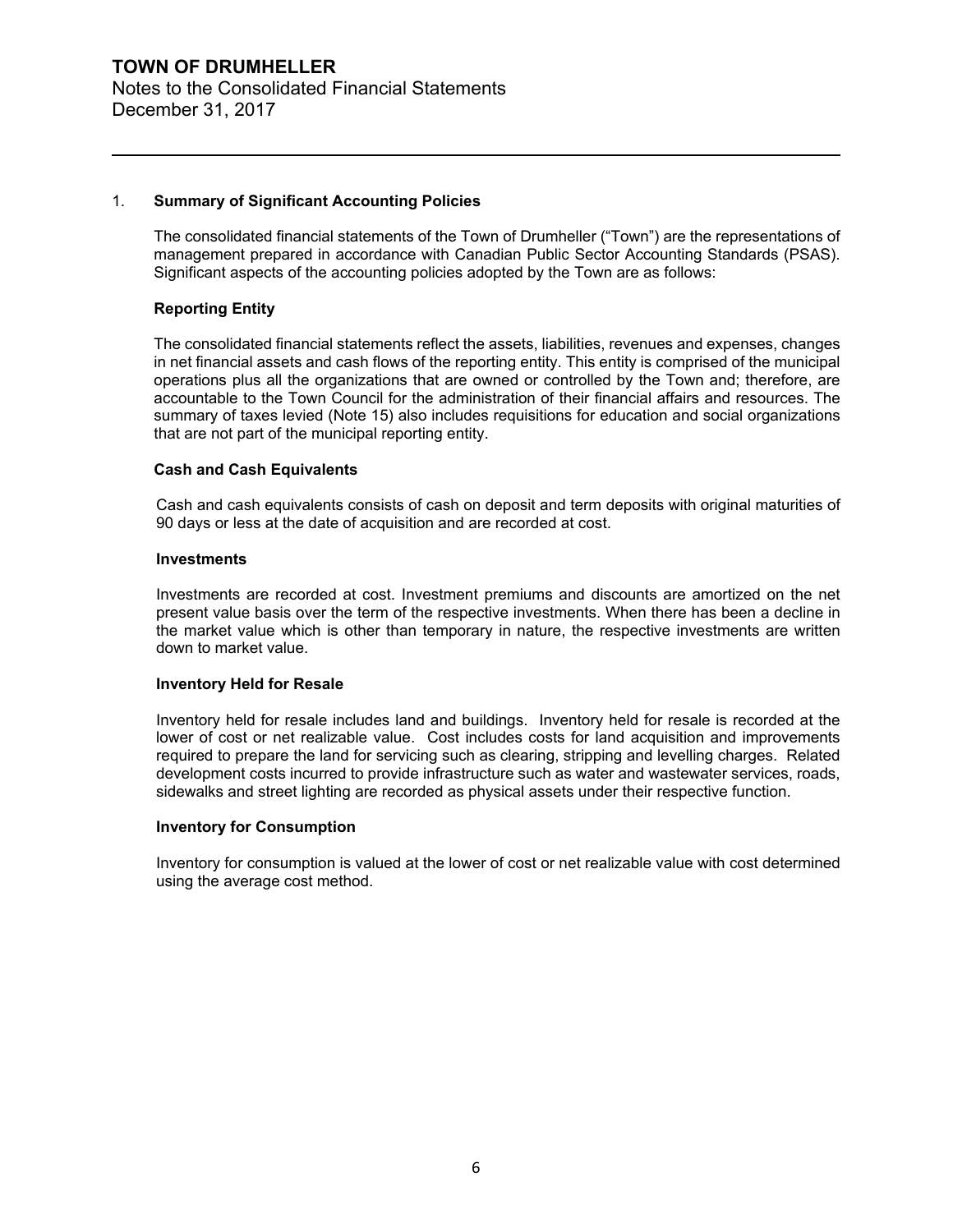Notes to the Consolidated Financial Statements December 31, 2017

## 1. **Summary of Significant Accounting Policies** (Continued)

## **Tangible Capital Assets**

Tangible capital assets are recorded at cost less accumulated amortization. Cost includes all costs directly attributable to the acquisition or construction of the tangible capital asset including transportation costs, installation costs, design and engineering fees, legal fees and site preparation costs. Contributed tangible capital assets are recorded at fair value at the time of the donation, with a corresponding amount recorded as revenue. Amortization is recorded on a straight-line basis over the estimated life of the tangible capital asset commencing once the asset is available for productive use as follows:

| 15 to 45 years |
|----------------|
| 25 to 50 years |
|                |
| 45 to 75 years |
| 45 to 75 years |
| 5 to 65 years  |
| 5 to 40 years  |
| 10 to 40 years |
|                |

One-half of the annual amortization is charged in the year of acquisition. Work in process (assets under construction) is not amortized until the asset is available for productive use.

## **Excess Collections and Under-levies**

Excess collections arise from the difference between the actual levy made to cover each requisition and the actual amount requisitioned. If the actual levy exceeds the requisition, the excess collection is accrued as a liability and as a reduction in property tax revenue. Requisition tax rates in the subsequent year are adjusted for any excess collections.

## **Collection of Taxes on Behalf of Other Taxation Authorities**

The Town collects taxation revenue on behalf of other entities. Such levies, other revenues, expenses, assets and liabilities with respect to the operations of entities are not reflected in these financial statements.

The entities the Town collects taxation revenue on behalf of are:

 Alberta School Foundation Fund Drumheller and District Seniors Foundation

## **Retirement Benefits and Other Employee Benefits Plans**

The Town's contributions due during the period to its multi-employer defined benefit plan are expensed as incurred.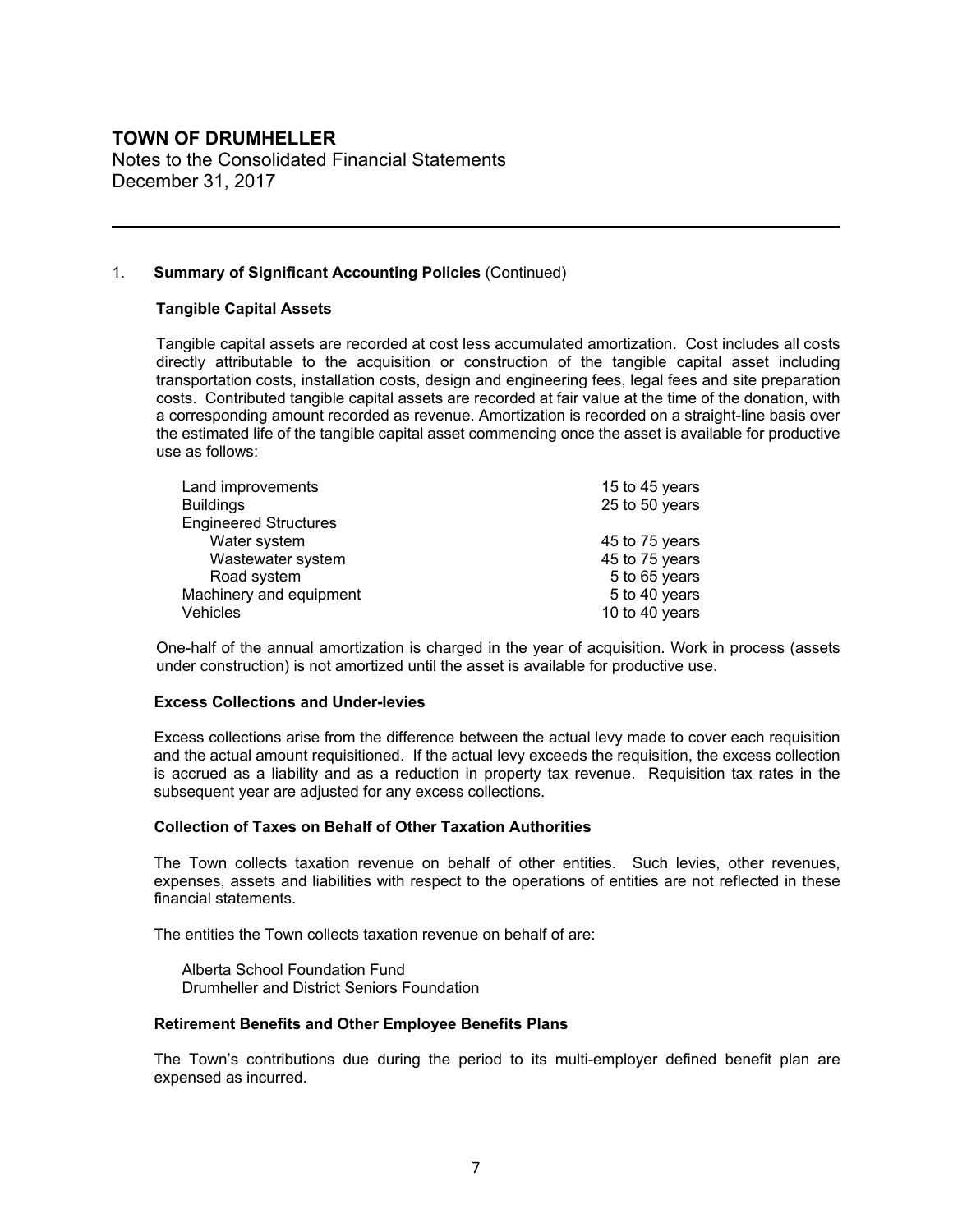Notes to the Consolidated Financial Statements December 31, 2017

## 1. **Summary of Significant Accounting Policies** (Continued)

## **Deferred Revenue**

Funds received for specific purposes which are externally restricted by legislation, regulation or agreement and are not available for general municipal purposes, are accounted for as deferred revenue on the consolidated statement of financial position. The revenue is recognized in the consolidated statement of operations in the year in which it is used for the specified purpose.

## **Government Transfers**

Government transfers, which include legislative grants, are recognized in the financial statements in the period in which events giving rise to the transfer occur, providing the transfers are authorized, any eligibility criteria have been met, and reasonable estimates of the amount can be made.

#### **Non-Financial Assets**

Non-financial assets are not available to discharge existing liabilities and are held for use in the provision of services. They have useful lives extending beyond the current year and are not intended for sale in the normal course of operations. The change in non-financial assets during the year, together with excess of revenue over expenses, provides the consolidated Change in Net Financial Assets for the year.

## **Revenue Recognition**

Revenues are accounted for in the period in which the transactions or events occurred that gave rise to the revenues.

Property tax revenue is based on market value assessments determined in accordance with the Municipal Government Act (MGA). Tax mill rates are established annually. Taxation revenues are recorded at the time the tax billings are issued. Assessments are subject to appeal. Losses on assessment appeals are recorded as adjustments to tax revenues and receivables when a written decision is received from the authorized board.

Charges for sewer and water usage are recorded as user fees. Connection fee revenues are recognized when the connection has been established.

Conditional grant revenue is recognized to the extent the conditions imposed on it have been fulfilled. Unconditional grant revenue is recognized when monies are receivable.

Grants for the acquisition of tangible capital assets are recognized in the period in which eligible expenses are made.

Sales of service and other revenue are recognized on an accrual basis.

Revenues from the provision of goods or services are recognized in the period in which the goods are provided or the services rendered. Rental revenues are recognized in the period to which they relate. Investment income is recorded as revenue in the period earned.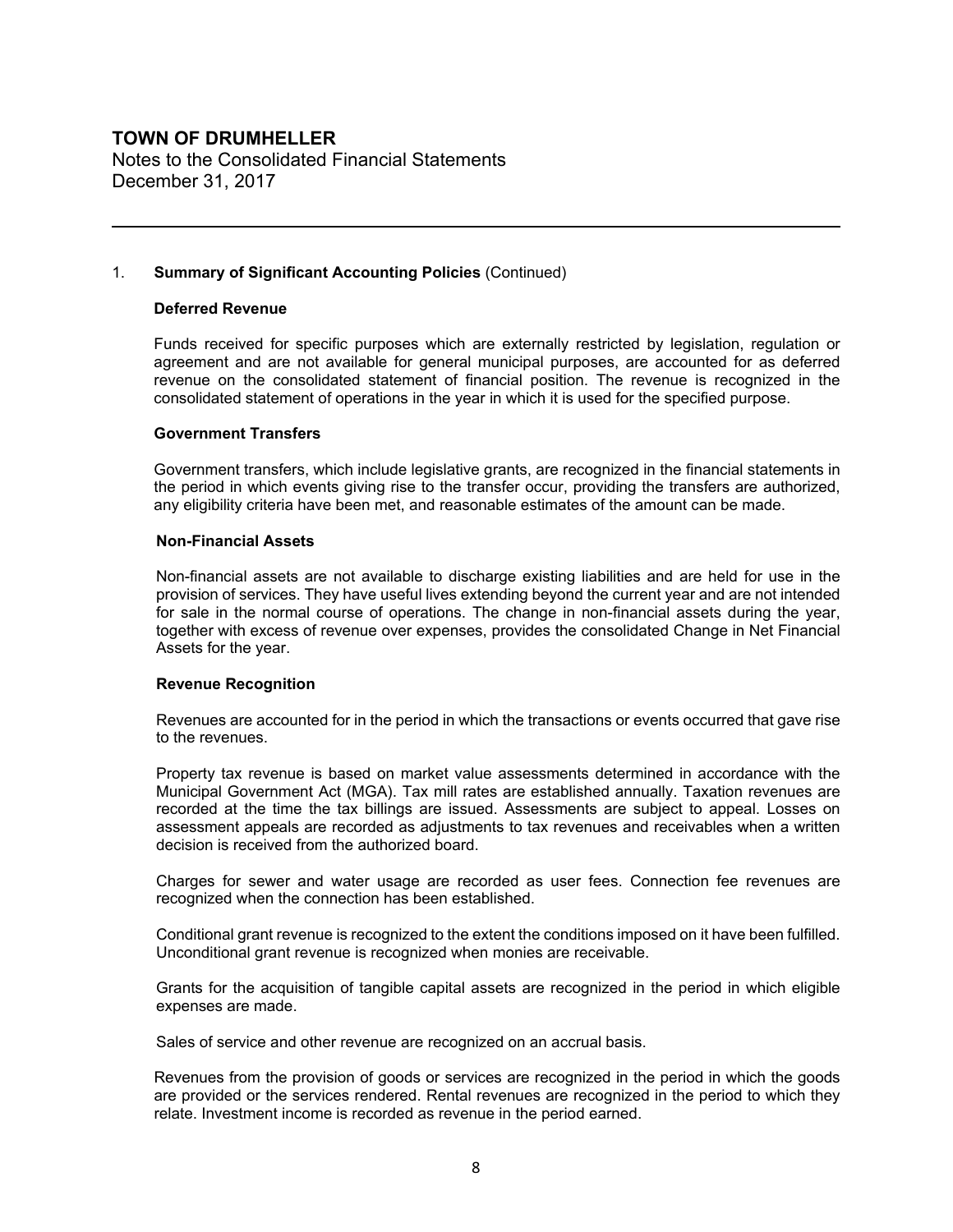## **TOWN OF DRUMHELLER** Notes to the Consolidated Financial Statements December 31, 2017

## 1. **Summary of Significant Accounting Policies** (Continued)

#### **Use of Estimates**

The preparation of financial statements in conformity with PSAS requires management to make estimates and assumptions that affect the reported amount of assets and liabilities and disclosure of contingent assets and liabilities at the date of the financial statements, and the reported amounts of revenue and expenses during the period. Where measurement uncertainty exists, the financial statements have been prepared within reasonable limits of materiality. Significant management estimates pertain to the estimated useful lives of tangible capital assets and related amortization, the collectability of accounts receivable and the amounts for accrued liabilities. Actual results could differ from those estimates.

## 2. **Recent Accounting Pronouncements**

The following accounting standards have been issued under PSAS but are not yet effective. The Town is currently evaluating the effect of adopting these standards on their financial statements.

PS3210, Assets provides additional guidance on the definition of assets and new disclosure requirements for those assets not recognized in the government's financial statements. This standard is applicable for fiscal years beginning on or after April 1, 2017.

PS3320, Contingent Assets establishes standards on the reporting and disclosure of possible assets that may arise from existing conditions or situations involving uncertainty. This standard is applicable for fiscal years beginning on or after April 1, 2017.

PS3380, Contractual Rights defines and establishes disclosure standards on contractual rights. Disclosure of the nature, extent, and timing of any contractual rights is required. This standard is applicable for fiscal years beginning on or after April 1, 2017.

PS2200, Related Party Disclosures provides an updated definition for related parties and establishes new disclosure requirements for related party transactions. This standard is applicable for fiscal years beginning on or after April 1, 2017.

PS3420, Inter-Entity Transactions specifically addresses the reporting of transactions between entities controlled by a government and that comprise the government's reporting entity from both a provider and recipient perspective. This standard is applicable for fiscal years beginning on or after April 1, 2017.

PS1201, Financial Statement Presentation, requires a new statement of re-measurement gains and losses separate from the statement of operations. Included in this new statement are the unrealized gains and losses arising from the re-measurement of financial instruments and items denominated in foreign currencies, as well as the government's proportionate share of other comprehensive income that arises when a government includes the results of government business enterprises and partnerships. This standard is applicable for fiscal years beginning on or after April 1, 2019.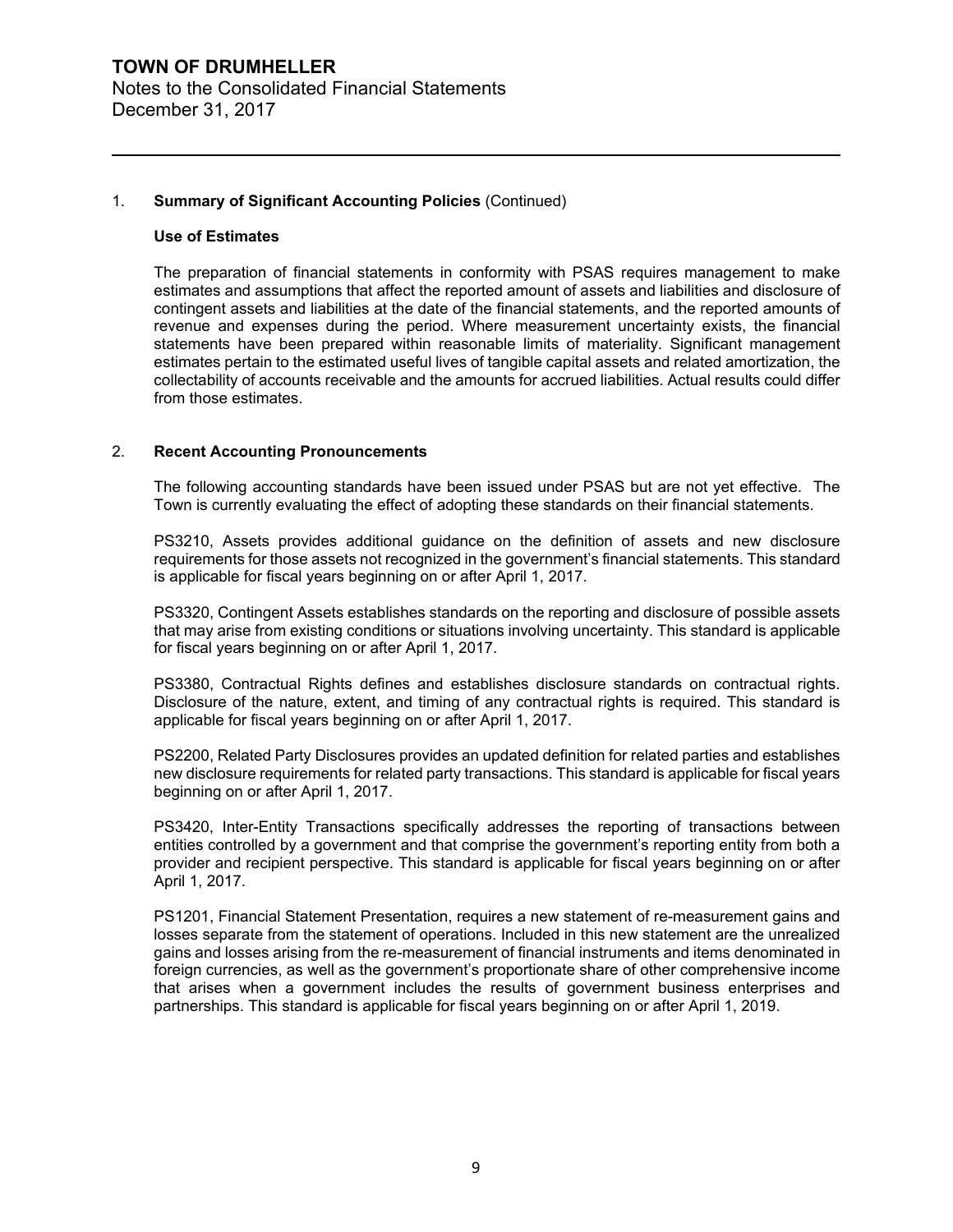## 2. **Recent Accounting Pronouncements** (Continued)

PS2601 Foreign Currency Translation, requires exchange rates to be adjusted to the rate in effect at the financial statement date for monetary assets and liabilities denominated in foreign currency and non-monetary items included in the fair value category. Unrealized gains and losses are to be presented in the statement of re-measurement gains and losses. Gains and losses on long-term monetary assets and liabilities are amortized over the remaining term of the item. This standard is applicable for fiscal years beginning on or after April 1, 2019.

PS3450 Financial Instruments, Financial Instruments establishes recognition, measurement, and disclosure requirements for derivative and non-derivative financial instruments. The standard requires fair value measurement of derivatives and equity instruments; all other financial instruments can be measured at cost/amortized cost or fair value at the election of the government. Unrealized gains and losses are presented in a new statement of re-measurement gains and losses. There is the requirement to disclose the nature and extent of risks arising from financial instruments and clarification is given for the de-recognition of financial liabilities. This standard is applicable for fiscal years beginning on or after April 1, 2019.

PS3041 Portfolio Investments has removed the distinction between temporary and portfolio investments. This section was amended to conform to Financial Instruments ("PS 3450"), and now includes pooled investments in its scope. Upon adoption of PS 3450 and PS 3041, Temporary Investments ("PS 3030") will no longer apply.

#### 3. **Cash and Cash Equivalents**

|                                                                 | 2017                                    | 2016                                    |
|-----------------------------------------------------------------|-----------------------------------------|-----------------------------------------|
| Current accounts<br>Investment margin accounts<br>Term deposits | 8,726,192<br>S.<br>118.976<br>1,714,049 | \$<br>3,656,258<br>139,283<br>6,227,411 |
|                                                                 | \$10.559.217                            | <u> 10.022.952</u>                      |

Term deposits are redeemable short-term deposits with maturities within three months from the date of purchase bearing interest at 1.80% per annum (2016 0.55% – 1.50%).

Included in the above amounts are the following restricted amounts received or receivable from the Government of Canada and the Province of Alberta as conditional grants held exclusively for future projects (Note 9).

|                                                  | 2017             |   | 2016      |
|--------------------------------------------------|------------------|---|-----------|
| Municipal Sustainability Initiative grant (MSI)  | \$<br>544.301    | S | 1,185,372 |
| New Deal for Cities and Communities grant (NDCC) | 201,000          |   |           |
| Policing grant                                   | 91.058           |   | 91,058    |
| <b>Alberta Community Resilience</b>              | 6,413,600        |   | 6,413,600 |
| Water for Life                                   | 684,593          |   |           |
| Kneehill                                         | 900,409          |   | 975,443   |
| Other                                            | 694,708          |   | 739,807   |
|                                                  | <u>9.529.669</u> |   | 9.405.280 |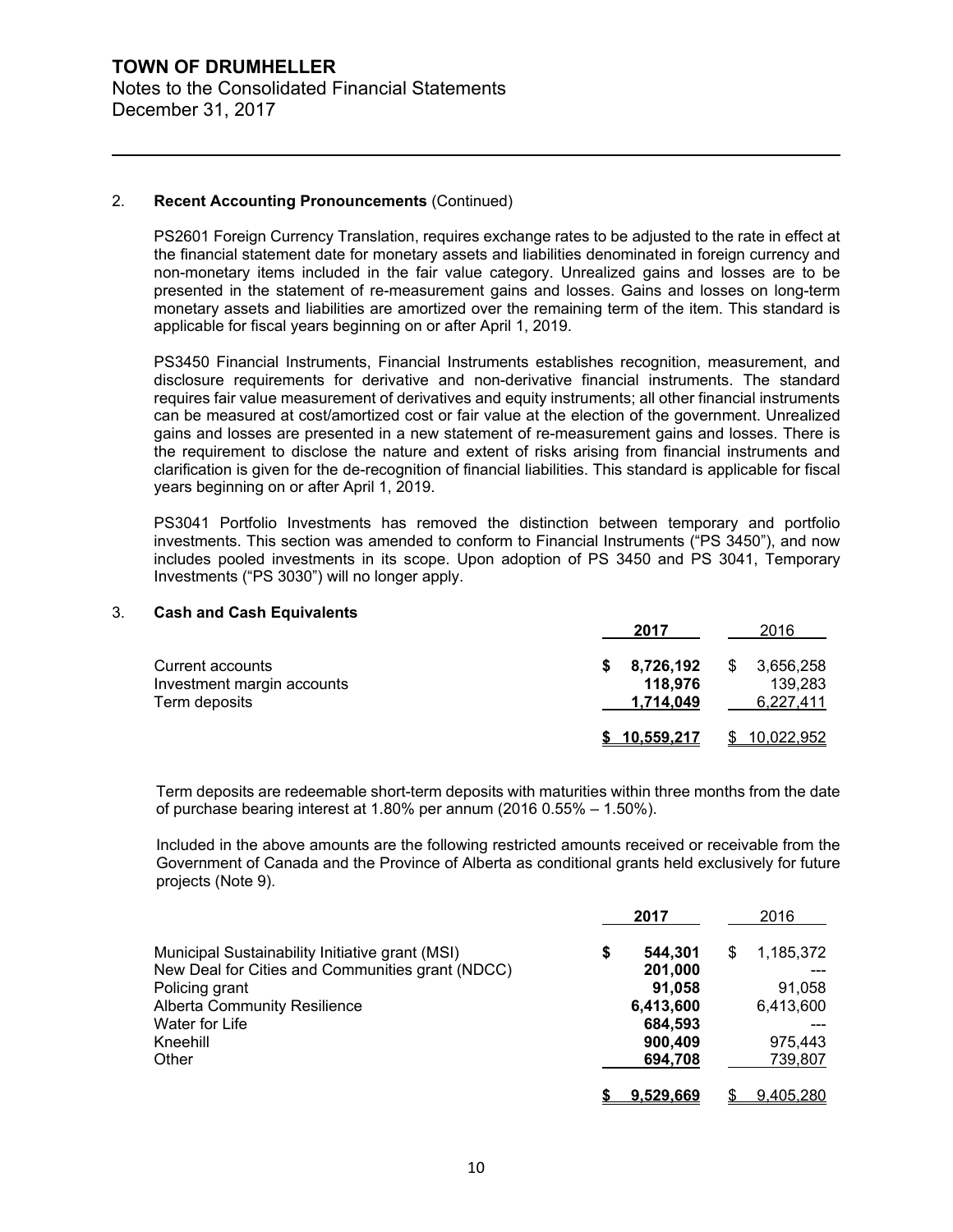Notes to the Consolidated Financial Statements December 31, 2017

## 4. **Taxes Receivable**

|    |                                                                            | 2017                         | 2016                         |
|----|----------------------------------------------------------------------------|------------------------------|------------------------------|
|    | Current taxes and grants in place<br>Non-current taxes and grants in place | 607,692<br>\$<br>985,846     | \$<br>724,556<br>807,697     |
|    | Less: Allowance for doubtful accounts                                      | 1,593,538<br>458,772         | 1,532,253<br>438,850         |
|    |                                                                            | 1,134,766<br>\$              | 1,093,403<br>\$              |
| 5. | <b>Accounts Receivable</b>                                                 |                              |                              |
|    |                                                                            | 2017                         | 2016                         |
|    | Trade receivable<br>Government grants receivable                           | \$<br>2,056,272<br>7,098,600 | \$<br>1,969,537<br>7,117,473 |
|    | Less: Allowance for doubtful accounts                                      | 9,154,872<br>56,226          | 9,087,010<br>63,300          |
|    |                                                                            | 9,098,646<br>5               | 9,023,710<br>\$              |
| 6. | <b>Inventory Held for Resale</b>                                           |                              |                              |
|    |                                                                            | 2017                         | 2016                         |
|    | Airport fuel<br>Land held for resale                                       | \$<br>19,216<br>1,828,083    | \$<br>14,164<br>1,832,660    |
|    |                                                                            | 1,847,299<br>æ.              | 1,846,824<br>\$              |

## 7. **Investments**

|                           | 2017 |            | 2016 |                     |   |           |    |                     |
|---------------------------|------|------------|------|---------------------|---|-----------|----|---------------------|
|                           |      | Cost       |      | <b>Market Value</b> |   | Cost      |    | <b>Market Value</b> |
| Short-term                |      |            |      |                     |   |           |    |                     |
| Term deposits             | \$   | 6,850,000  | S    | 6,850,000           | S | 3,923,071 | \$ | 3,923,071           |
| Fixed income notes        |      | 50,112     |      | 50,066              |   | 164,602   |    | 163,682             |
| Long-term                 |      |            |      |                     |   |           |    |                     |
| Term deposits             |      | 36,608     |      | 36.608              |   | 36.608    |    | 36,608              |
| Fixed income notes        |      | 2,923,956  |      | 2,825,325           |   | 2,674,827 |    | 2,641,810           |
| Principal protected notes |      | 527,000    |      | 557,447             |   | 527,000   |    | 557,447             |
| Other                     |      | 4,009      |      | 4.009               |   | 3,878     |    | 3,878               |
|                           |      | 10.391.685 |      | 10.323.455          |   | 7,329,986 |    | 7,326,496           |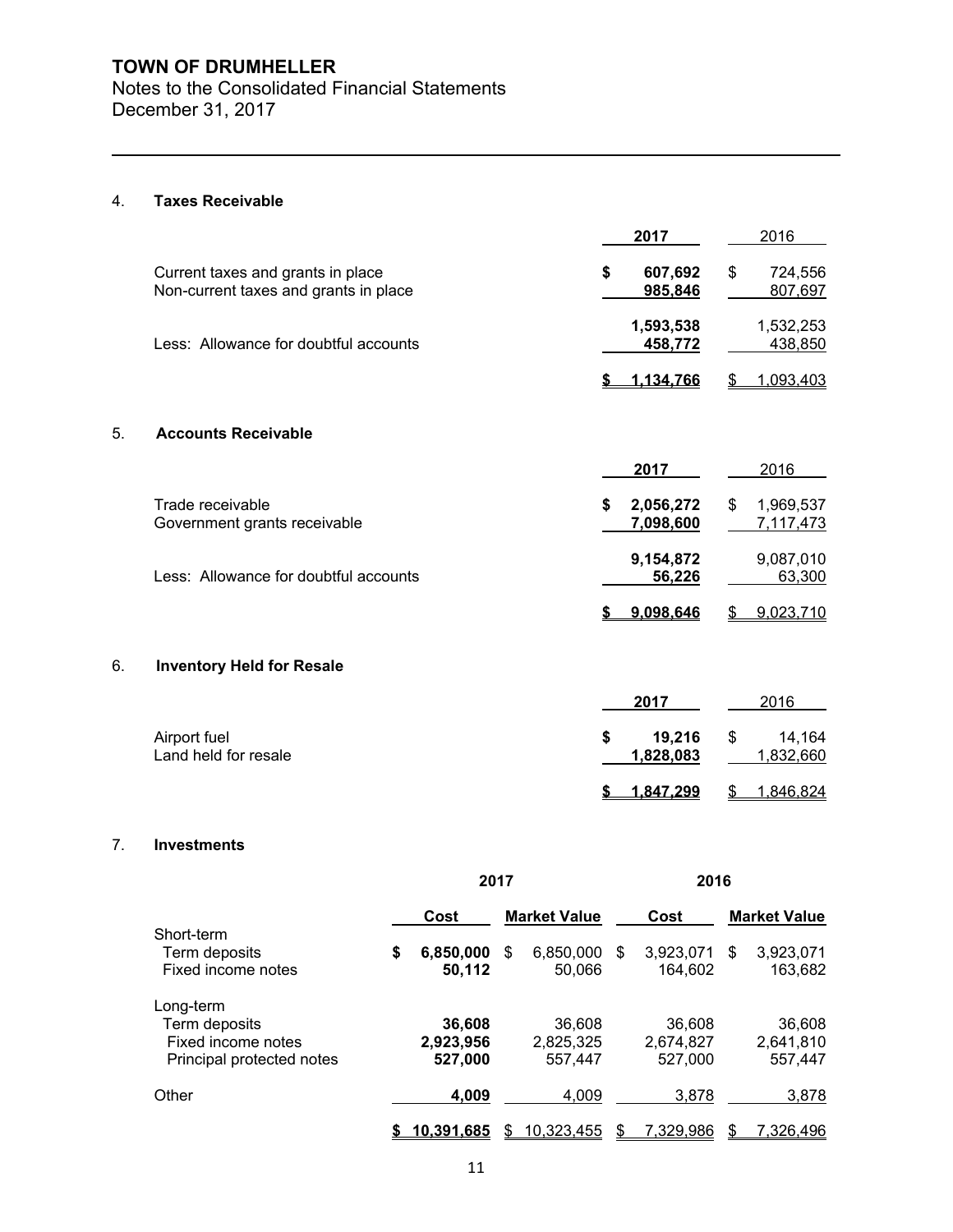## 7. **Investments (Continued)**

Short term term deposits bear variable interest at 1.70% to 2.25% per annum (2016 – 0.90% to 1.70%) and mature between March and December 2018 (2016 – September to December 2017). Short term fixed income notes mature March 2018 (2016 – February to September 2017) and beared interest from 2.364% to 2.598% per annum in 2016.

Long term term deposits bear interest at 2.25% per annum (2016 – 2.25%) and mature July 2019 (2016 – July 2019). Long term fixed income notes bear interest at 1.50% to 9.976% per annum (2016 – 1.500% to 10.221%) and mature June 2019 to July 2108 (2016 – March 2018 to July 2108).

Principal protected notes mature April 2020 to September 2022 (2016 – April 2020 to September 2022).

#### 8. **Employee Benefit Obligation**

|                                                            | 2017 |                    |     | 2016               |  |  |
|------------------------------------------------------------|------|--------------------|-----|--------------------|--|--|
| Accrued vacation pay<br>Accrued long-term service benefits |      | 278,517<br>316,451 | \$. | 238,267<br>254,210 |  |  |
|                                                            |      | 594.968            |     | 492.477            |  |  |

Accrued vacation pay is comprised of the vacation that employees are deferring to future years. Accrued long-term service benefits are calculated per policy at 2 days per year of service over 5 years at the current rate of pay. Employees have either earned the benefits (and are vested) or are entitled to these benefits within the next budgetary year.

## 9. **Deferred Revenue**

|                                    | Opening            | Contributions |            | Revenue   |     | Ending         |
|------------------------------------|--------------------|---------------|------------|-----------|-----|----------------|
|                                    | <b>Balance</b>     | Received      | Recognized |           |     | <b>Balance</b> |
|                                    |                    |               |            |           |     |                |
| MSI grant                          | \$<br>1,185,372 \$ | 1,809,519     | S          | 2,450,590 | \$. | 544,301        |
| Gas Tax Fund                       | ---                | 434.281       |            | 233,281   |     | 201,000        |
| Policing grant                     | 91,058             | 364.232       |            | 364,232   |     | 91,058         |
| Alberta Community Resilience grant | 6,413,600          |               |            |           |     | 6,413,600      |
| Water for Life                     |                    | 684,593       |            | ---       |     | 684,593        |
| Kneehill                           | 975,443            | ---           |            | 75,034    |     | 900,409        |
| Other                              | 739,807            | 1,706,245     |            | 1,751,344 |     | 694,708        |
|                                    |                    |               |            |           |     |                |
|                                    | 9.405.280          | 4.998.870     |            | 4.874.481 |     | 9,529,669      |

#### Grants

Under various grant agreements with the Government of Canada and the Province of Alberta, the Town is required to account for grants provided and to complete the projects or program in accordance with standards detailed in the various agreements. If these requirements are not adhered to, grants provided will become repayable to the source government. Excess funds are repayable to the source government upon final accounting. Funds are deferred until related expenses under the specific grant agreement have been incurred.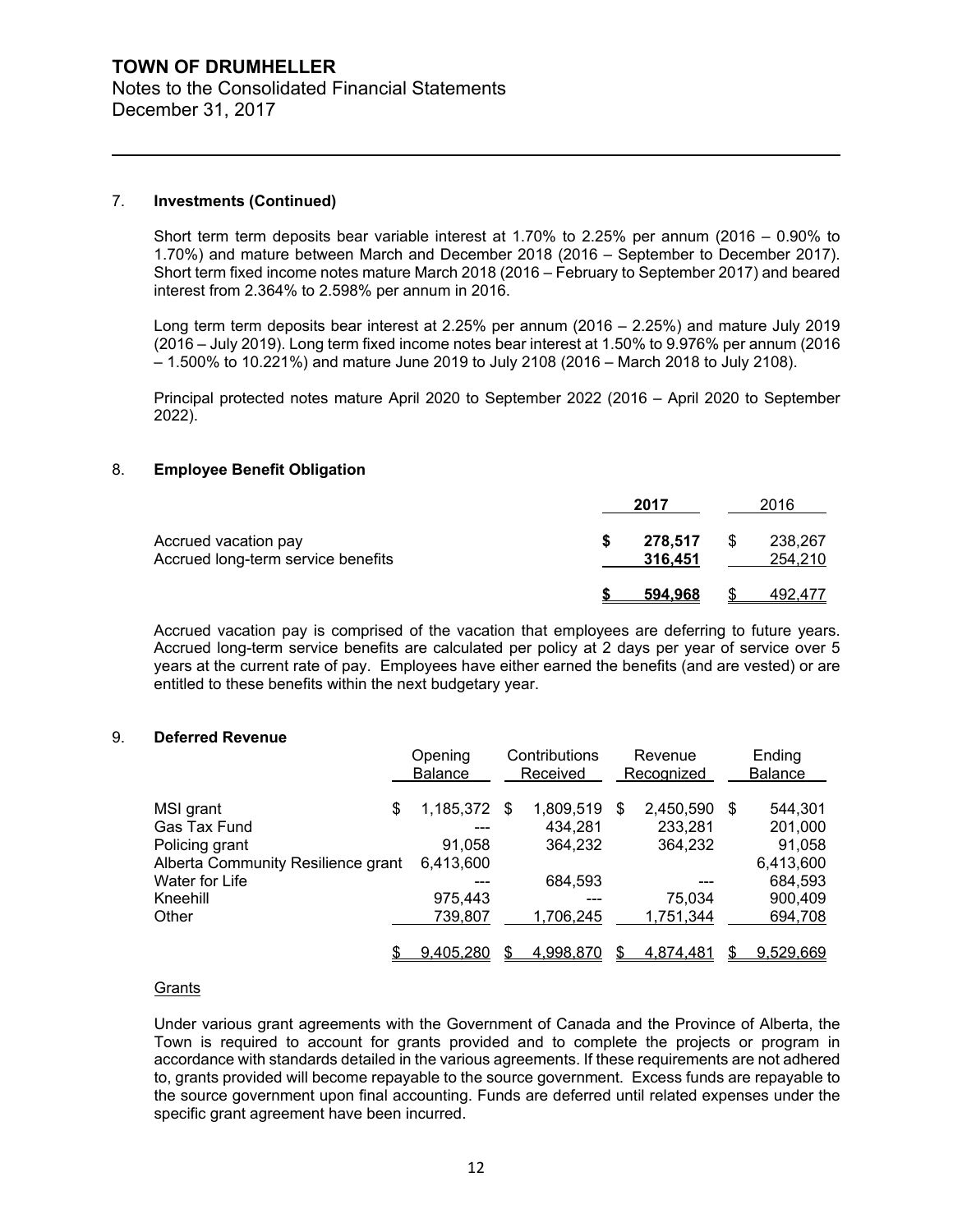## 10. **Long-term Debt**

Long-term debt reported on the statement of financial position is comprised of the following:

|                                                                                                                                                                                                                                                                                             | 2017            | 2016             |
|---------------------------------------------------------------------------------------------------------------------------------------------------------------------------------------------------------------------------------------------------------------------------------------------|-----------------|------------------|
| Various Alberta Capital Finance Authority Debentures,<br>bearing interest at 4.252% to 5.012% per annum, with<br>blended combined semi-annual payments of \$486,926<br>due 2021 through 2033. Debenture debt is issued on<br>the credit and security of the Town of Drumheller at<br>large. | \$<br>8,869,241 | \$<br>9,432,139  |
| Alberta Capital Finance Authority Debenture, bearing<br>interest at 0.735% per annum, with blended combined<br>semi-annual payments of \$135,054 due 2018.<br>Debenture debt is issued on the credit and security<br>of the Town of Drumheller at large.                                    | 268,625         | 535,287          |
| Alberta Capital Finance Authority Debenture, bearing<br>interest at 2.765% per annum, with blended combined<br>semi-annual payments of \$14,257 due June 15, 2035.<br>Debenture debt is issued on the credit and security<br>of the Town of Drumheller at large.                            | 393,486         | 410,761          |
| CMHC mortgage payable, bearing interest at 12.50%<br>per annum, with annual blended payments of \$22,313,<br>due 2021.                                                                                                                                                                      | 73,852          | 89,018           |
|                                                                                                                                                                                                                                                                                             | 9,605,204       | \$<br>10,467,205 |

Principal and interest payments relating to long-term debt outstanding are due as follows:

|            | Principal<br>Repayments | Interest<br>Payments | Total            |
|------------|-------------------------|----------------------|------------------|
| 2018       | \$<br>891.001           | 403,785<br>\$        | 1,294,786<br>\$. |
| 2019       | 650,176                 | 373,503              | 1,023,679        |
| 2020       | 680,283                 | 344,796              | 1,025,079        |
| 2021       | 705,826                 | 313,403              | 1,019,229        |
| 2022       | 710,103                 | 281,764              | 991,867          |
| Thereafter | 5.967.815               | 2,782,335            | 8,750,150        |
|            |                         |                      |                  |
|            | 9.605.204               | <u>4,499,586</u>     | 14.104.790       |

Interest on long-term debt amounted to \$429,801 (2016 – \$456,838).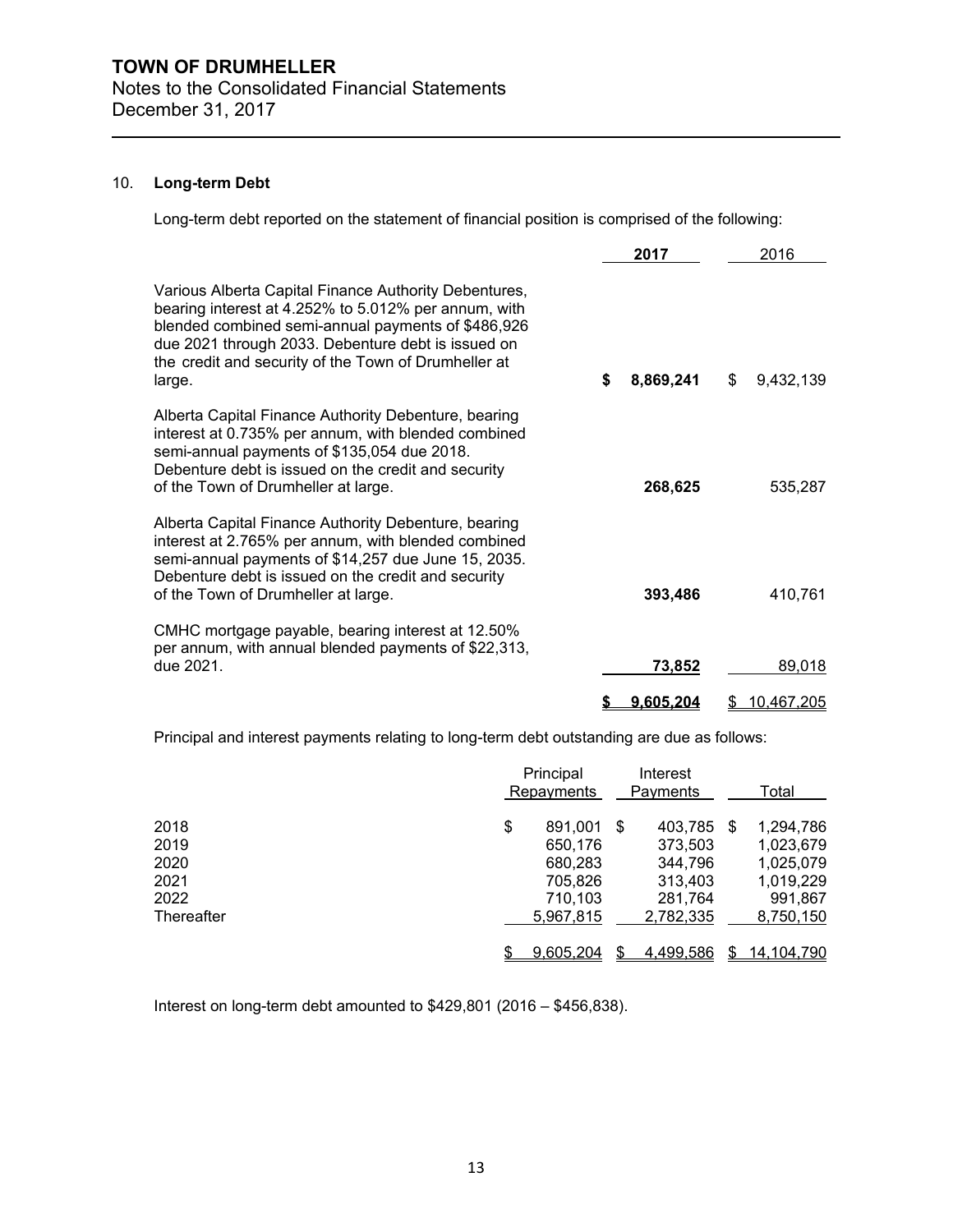Notes to the Consolidated Financial Statements December 31, 2017

## 11. **Tangible Capital Assets**

|                                                      |                        |                      |                  |      |                                 | 2017 |                               |              |                     |    |             |
|------------------------------------------------------|------------------------|----------------------|------------------|------|---------------------------------|------|-------------------------------|--------------|---------------------|----|-------------|
|                                                      | Land                   | Land<br>Improvements | <b>Buildings</b> |      | Engineered<br><b>Structures</b> |      | Machinery<br>and<br>Equipment | Vehicles     | Work in<br>Progress |    | Total       |
| Cost, beginning<br>of year                           | \$<br>13,017,034 \$    | 3,758,592 \$         | 37,066,479       | \$   | 164,339,371                     | \$   | 8,225,018 \$                  | 2,929,641 \$ | 1,471,873           |    | 230,808,008 |
| Additions                                            |                        |                      | 118,144          |      | 866,457                         |      | 391,964                       |              | 1,863,849           |    | 3,240,414   |
| Change in work<br>in progress                        |                        |                      |                  |      |                                 |      |                               |              |                     |    |             |
| Disposals                                            |                        |                      |                  |      |                                 |      | (164, 877)                    |              |                     |    | (164, 877)  |
| Cost, end of year                                    | \$<br>13,017,034       | \$<br>3,758,592      | \$<br>37,184,623 | \$   | 165,205,828                     | \$.  | 8,452,105                     | 2,929,641    | 3,335,722           | S. | 233,883,545 |
| Accumulated<br>amortization.<br>beginning<br>of year | \$<br>$---$            | \$<br>2,840,953 \$   | 9,782,965        | - \$ | 68,876,715 \$                   |      | 4,395,339 \$                  | 1,799,696 \$ |                     |    | 87,695,668  |
| Amortization                                         | ---                    | 146,835              | 666,026          |      | 3,134,337                       |      | 390,352                       | 175,919      | ---                 |    | 4,513,469   |
| <b>Disposals</b>                                     | ---                    | ---                  |                  |      |                                 |      | (157, 576)                    |              |                     |    | (157, 576)  |
| Accumulated<br>amortization.<br>end of year          | $\qquad \qquad \cdots$ | 2,987,788            | 10,448,991       |      | 72,011,052                      |      | 4,628,115                     | 1,975,615    |                     |    | 92,051,561  |
| Net carrying<br>amount, end<br>of year               | 13,017,034             | \$<br>770,804        | 26,735,632       |      | 93,194,776                      |      | 3,823,990                     | 954,026      | 3,335,722           | S. | 141,831,984 |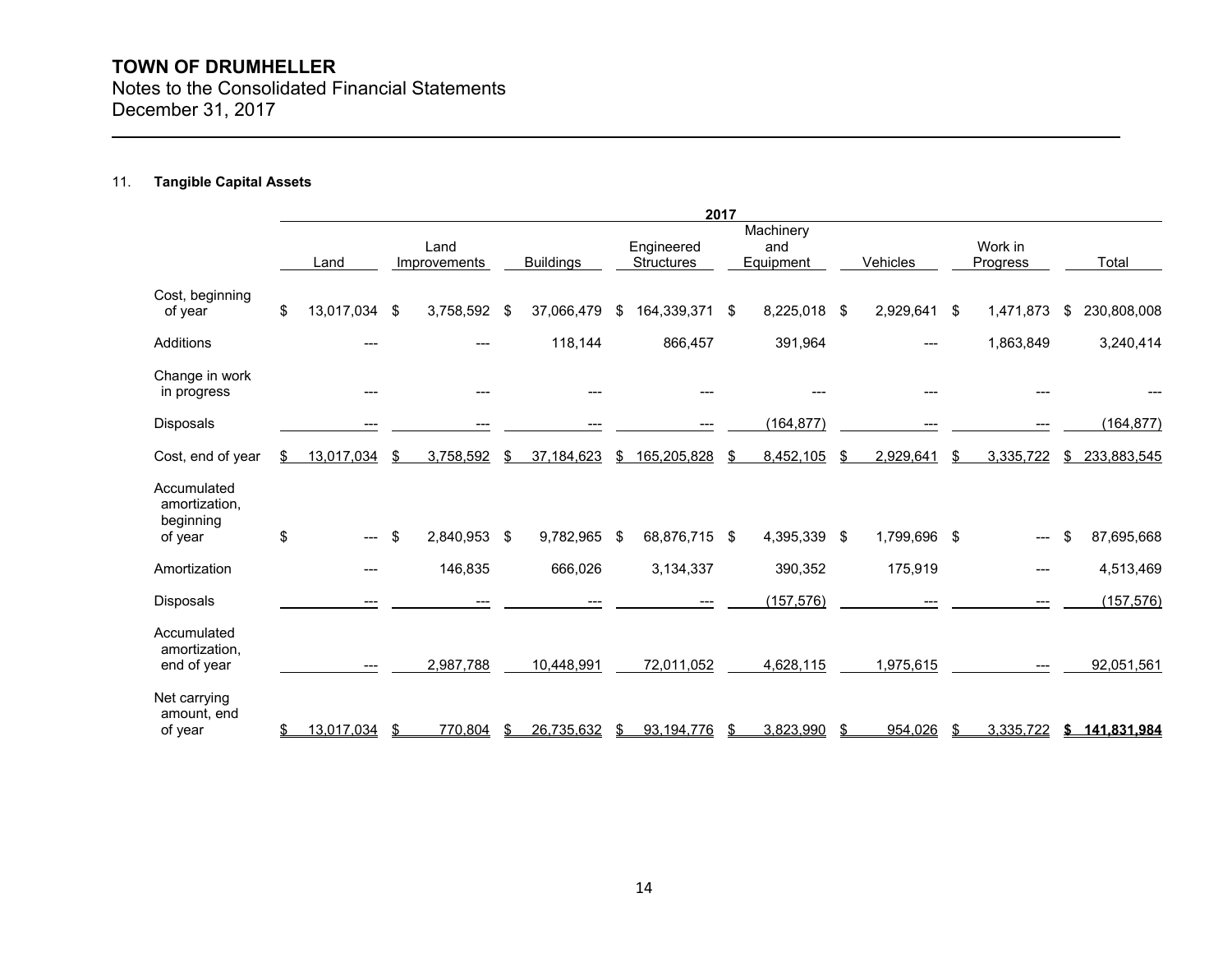Notes to the Consolidated Financial Statements December 31, 2017

## 11. **Tangible Capital Assets** (Continued)

|                                                      |      |                        |                             |              |                  |    |                                 | 2016                                 |              |          |              |                            |           |    |             |
|------------------------------------------------------|------|------------------------|-----------------------------|--------------|------------------|----|---------------------------------|--------------------------------------|--------------|----------|--------------|----------------------------|-----------|----|-------------|
|                                                      | Land |                        | Land<br><b>Improvements</b> |              | <b>Buildings</b> |    | Engineered<br><b>Structures</b> | Machinery<br>and<br><b>Equipment</b> |              | Vehicles |              | Work in<br><b>Progress</b> |           |    | Total       |
| Cost, beginning<br>of year                           | \$   | 13,017,034 \$          |                             | 3,734,883    | \$<br>37,026,864 | \$ | 162,611,458 \$                  |                                      | 7,925,234 \$ |          | 2,791,920 \$ |                            | 379,386   | £. | 227,486,779 |
| <b>Additions</b>                                     |      |                        |                             | 23,709       | 39,615           |    | 1,667,654                       |                                      | 299,784      |          | 137,721      |                            | 1,172,545 |    | 3,341,028   |
| Change in work<br>in progress                        |      | ---                    |                             | ---          |                  |    | 80,058                          |                                      |              |          |              |                            | (80,058)  |    |             |
| Disposals                                            |      |                        |                             |              |                  |    | (19, 799)                       |                                      |              |          |              |                            |           |    | (19, 799)   |
| Cost, end of year                                    | \$   | 13,017,034             | \$                          | 3,758,592    | \$<br>37,066,479 | S  | 164,339,371                     |                                      | 8,225,018    |          | 2,929,641    |                            | 1,471,873 | \$ | 230,808,008 |
| Accumulated<br>amortization,<br>beginning<br>of year | \$   | $\qquad \qquad - -$    | \$                          | 2,691,816 \$ | 9,098,107        | \$ | 65,693,358 \$                   |                                      | 3,984,543 \$ |          | 1,616,678 \$ |                            |           |    | 83,084,502  |
| Amortization                                         |      | ---                    |                             | 149,137      | 684,858          |    | 3,183,357                       |                                      | 418,716      |          | 183,018      |                            | ---       |    | 4,619,086   |
| <b>Disposals</b>                                     |      |                        |                             |              |                  |    |                                 |                                      | (7,920)      |          |              |                            |           |    | (7,920)     |
| Accumulated<br>amortization,<br>end of year          |      | $\qquad \qquad \cdots$ |                             | 2,840,953    | 9,782,965        |    | 68,876,715                      |                                      | 4,395,339    |          | 1,799,696    |                            |           |    | 87,695,668  |
| Net carrying<br>amount, end<br>of year               |      | 13,017,034             | \$                          | 917,639      | 27,283,514       |    | 95,462,656                      | \$                                   | 3,829,679    | S        | 1,129,945    |                            | ,471,873  | \$ | 143,112,340 |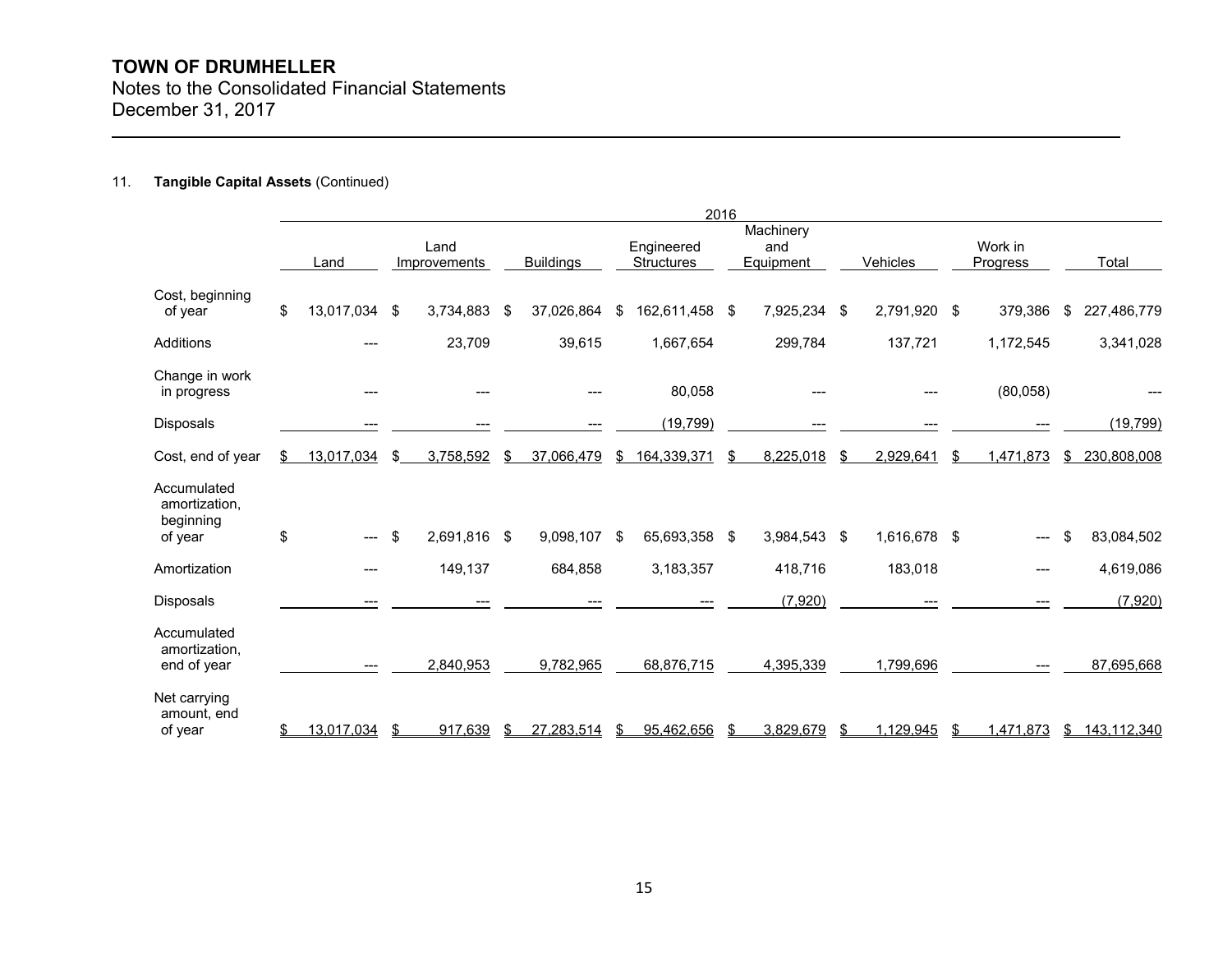Notes to the Consolidated Financial Statements December 31, 2017

|     |                                                                                                                                                                                                                                                                                                                                                                         | 2017                                                                                                                                                                                       | 2016                                                                                                                                                                                                         |
|-----|-------------------------------------------------------------------------------------------------------------------------------------------------------------------------------------------------------------------------------------------------------------------------------------------------------------------------------------------------------------------------|--------------------------------------------------------------------------------------------------------------------------------------------------------------------------------------------|--------------------------------------------------------------------------------------------------------------------------------------------------------------------------------------------------------------|
|     | Tangible capital assets (Note 11)<br>Accumulated amortization (Note 11)<br>Debenture debt (Note 10)                                                                                                                                                                                                                                                                     | \$233,883,545<br>(92,051,561)<br>(9,605,204)                                                                                                                                               | \$230,808,008<br>(87,695,668)<br>(10, 467, 205)                                                                                                                                                              |
|     |                                                                                                                                                                                                                                                                                                                                                                         | \$132,226,780                                                                                                                                                                              | \$132,645,135                                                                                                                                                                                                |
| 13. | <b>Accumulated Surplus</b>                                                                                                                                                                                                                                                                                                                                              |                                                                                                                                                                                            |                                                                                                                                                                                                              |
|     |                                                                                                                                                                                                                                                                                                                                                                         | 2017                                                                                                                                                                                       | 2016                                                                                                                                                                                                         |
|     | Equity in tangible capital assets (Note 12)<br>Unrestricted surplus                                                                                                                                                                                                                                                                                                     | \$132,226,780<br>5,705,765                                                                                                                                                                 | \$132,645,135<br>3,810,673                                                                                                                                                                                   |
|     |                                                                                                                                                                                                                                                                                                                                                                         | 137,932,545                                                                                                                                                                                | 136,455,808                                                                                                                                                                                                  |
|     | Restricted surplus (reserve funds)<br>Management incentive fund<br>Scholarship<br>Building - long-term<br>Municipal reserves<br>Utility energy savings<br>Contingencies<br>Contingency - long-term<br>Equipment<br>Equipment - long-term<br><b>Facilities</b><br>General capital<br>Land<br>Offsite levies<br>Sandstone<br>Sewer<br>Transportation - long-term<br>Water | 35,000<br>36,600<br>12,236<br>258,000<br>2,175,000<br>905,000<br>1,756,927<br>4,077,694<br>55,000<br>(342, 500)<br>402,345<br>126,000<br>3,127,851<br>1,148,326<br>1,721,194<br>15,494,673 | 35,000<br>36,600<br>548,500<br>12,236<br>193,500<br>2,175,000<br>905,000<br>1,347,450<br>466,000<br>3,652,000<br>51,520<br>(342,500)<br>393,000<br>41,000<br>2,704,900<br>1,318,450<br>988,355<br>14,526,011 |
|     |                                                                                                                                                                                                                                                                                                                                                                         | \$153,427,218                                                                                                                                                                              | \$150,981,819                                                                                                                                                                                                |

## 12. **Equity in Tangible Capital Assets**

The equity in tangible capital assets represents amounts already spent and invested in infrastructure. Reserve funds represent funds set aside by bylaw or council resolution for specific purposes.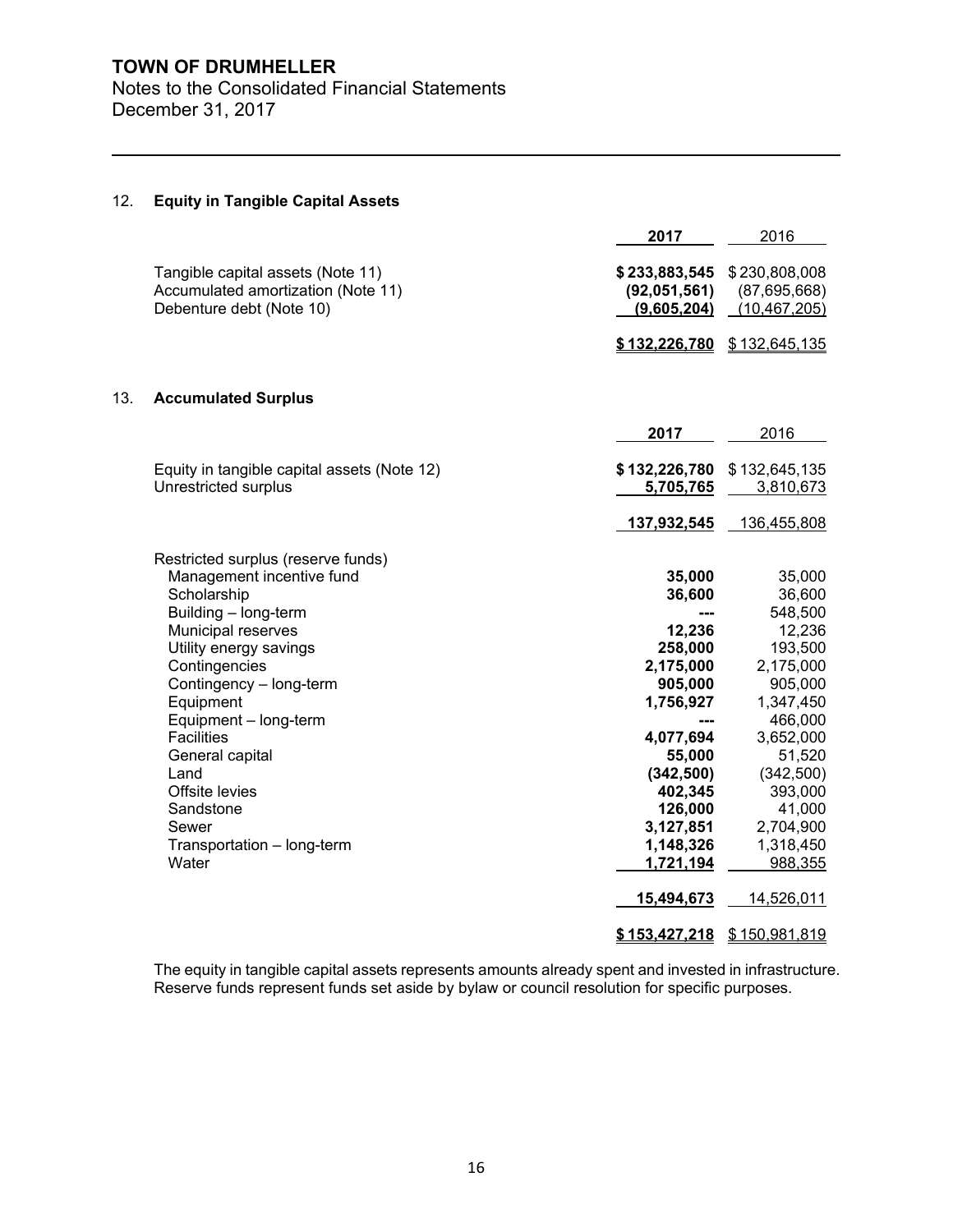## Notes to the Consolidated Financial Statements December 31, 2017

## 14. **Change in Accumulated Surplus**

|                                                  | Unrestricted<br><b>Surplus</b> | Restricted<br><b>Surplus</b> | Equity in<br>Tangible<br>Capital<br>Assets | 2017                        | 2016          |
|--------------------------------------------------|--------------------------------|------------------------------|--------------------------------------------|-----------------------------|---------------|
| Balance, beginning of year                       | \$<br>3,810,673                | \$14,526,011                 |                                            | \$132,645,135 \$150,981,819 | \$149,409,792 |
| Excess of revenue over<br>expenses               | 2,445,399                      |                              |                                            | 2,445,399                   | 1,572,027     |
| Net operating transfers to<br>restricted surplus | (1,472,864)                    | 1,472,864                    |                                            |                             |               |
| Capital transfers from<br>restricted surplus     | 504,202                        | (504, 202)                   |                                            |                             |               |
| Debenture principal<br>payments                  | (862,000)                      |                              | 862,000                                    |                             |               |
| Acquisition of capital                           | (3,240,414)                    |                              | 3,240,414                                  |                             |               |
| Disposals and write-down<br>of assets            | 7,300                          |                              | (7,300)                                    |                             |               |
| Amortization                                     | 4,513,469                      |                              | (4,513,469)                                |                             |               |
| Change in accumulated<br>surplus                 | 1,895,091                      | 968,662                      | (418,355)                                  | 2,445,399                   | 1,572,027     |
| Balance, end of year                             | 5,705,765                      | \$15,494,673                 | \$132,226,780                              | \$153,427,218               | \$150,981,819 |

## 15. **Net Municipal Taxes**

|                                                | <b>Budget</b><br>2017<br>(Unaudited)<br>(Note 23) | 2017             | 2016       |
|------------------------------------------------|---------------------------------------------------|------------------|------------|
| Real property                                  | 11,323,706                                        | 11,226,089       | 11,205,241 |
| Machinery and equipment                        | S                                                 | S.               | \$.        |
| Linear property                                | 32,560                                            | 32,069           | 32,562     |
| Special assessments and local                  | 429,075                                           | 415,389          | 429,071    |
| improvement taxes                              | 56,000                                            | 55,767           | 59,958     |
|                                                | 11,841,341                                        | 11,729,314       | 11,726,832 |
| Requisitions<br>Alberta School Foundation Fund | 2,800,000                                         | 2,699,640        | 2,705,283  |
| Sunshine Senior's Lodge                        | 520,505                                           | 520,505          | 499,890    |
|                                                | 3,320,505                                         | 3,220,145        | 3,205,173  |
| Net municipal taxes                            | 8,520,836                                         | <u>8.509.169</u> | 8,521,659  |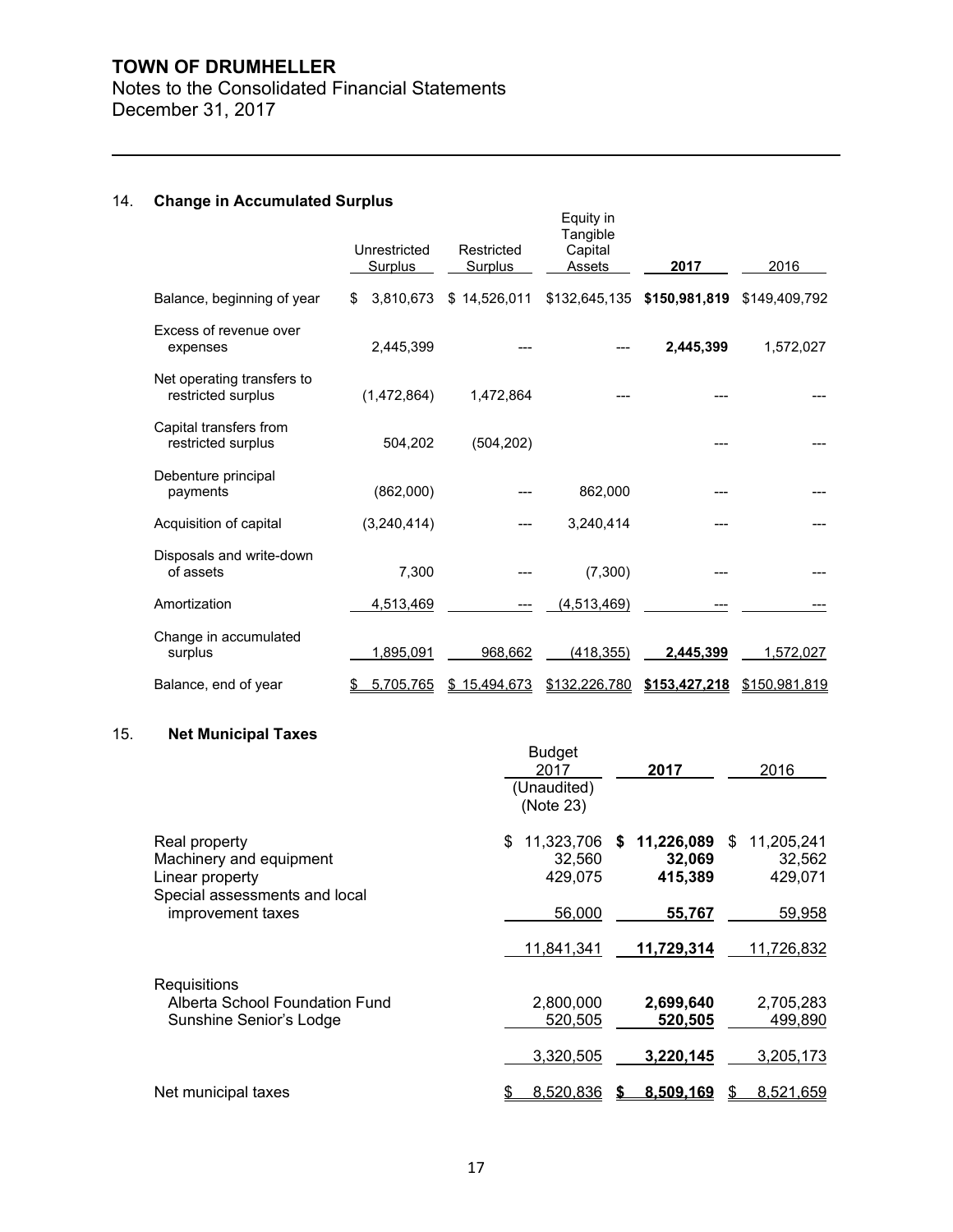Notes to the Consolidated Financial Statements December 31, 2017

## 16. **Government Transfers**

|                                                          | <b>Budget</b><br>2017<br>(Unaudited)<br>(Note 23) | 2017               |      | 2016             |
|----------------------------------------------------------|---------------------------------------------------|--------------------|------|------------------|
| Operating<br>Federal government<br>Provincial government | \$<br>4,900 \$<br>903,163                         | 9,292<br>1,002,415 | - \$ | 4,900<br>833,772 |
|                                                          | 908,063                                           | 1,011,707          |      | 838,672          |
| Capital<br>Provincial government                         | 4,070,000                                         | 2,702,944          |      | 2,466,643        |
| Total government transfer                                | 4,978,063                                         | 3.714.651          | S    | 3,305,315        |

## 17. **Expenses by Object**

|                                                                                                                                                                                                                                                                                              | <b>Budget</b><br>2017<br>(Unaudited)<br>(Note 23)                                                                          | 2017                                                                                                              | 2016                                                                                                                  |
|----------------------------------------------------------------------------------------------------------------------------------------------------------------------------------------------------------------------------------------------------------------------------------------------|----------------------------------------------------------------------------------------------------------------------------|-------------------------------------------------------------------------------------------------------------------|-----------------------------------------------------------------------------------------------------------------------|
| Salaries and wages<br>Contracted and general services<br>Purchases from other governments<br>Materials, goods and utilities<br>Transfer to local agencies<br>Transfer to individuals and organizations<br>Bank charges and short-term interest<br>Interest on long-term debt<br>Amortization | 6,539,870 \$<br>\$<br>4,649,978<br>1,340,640<br>2,818,402<br>462,480<br>20,000<br>22,300<br>432,790<br>3,741,058<br>51,325 | 6,500,161<br>4,354,211<br>1,435,724<br>2,503,734<br>453,984<br>20,500<br>21,686<br>429,801<br>4,513,469<br>69,384 | 6,148,775<br>S<br>3,874,532<br>1,350,136<br>2,484,248<br>502,661<br>8,305<br>21,787<br>456,838<br>4,619,086<br>67,797 |
| Other expenses                                                                                                                                                                                                                                                                               | 20,078,843                                                                                                                 | \$20.302.654                                                                                                      | 19,534,165<br>\$                                                                                                      |

## 18. **Local Authorities Pension Plan**

Certain employees of the Town are eligible to be members of the Local Authorities Pension Plan ("LAPP"), a multi-employer pension plan which is covered by the Public Sector Pension Plans Act. The Plan serves about 200,000 people and over 400 employers. It is financed by employer and employee contributions and investment earnings of the LAPP Fund. The plan provides defined pension benefits to employees based on their length of service and rates of pay.

The Town contributes to the Plan at a rate of 11.39% of pensionable earnings up to the Canada Pension Plan Maximum Pensionable Earnings and 15.84% for the excess. Employees contribute to the Plan at a rate of 10.39% of pensionable earnings up to the Canada Pension Plan Maximum Pensionable Earnings and 14.84% for the excess.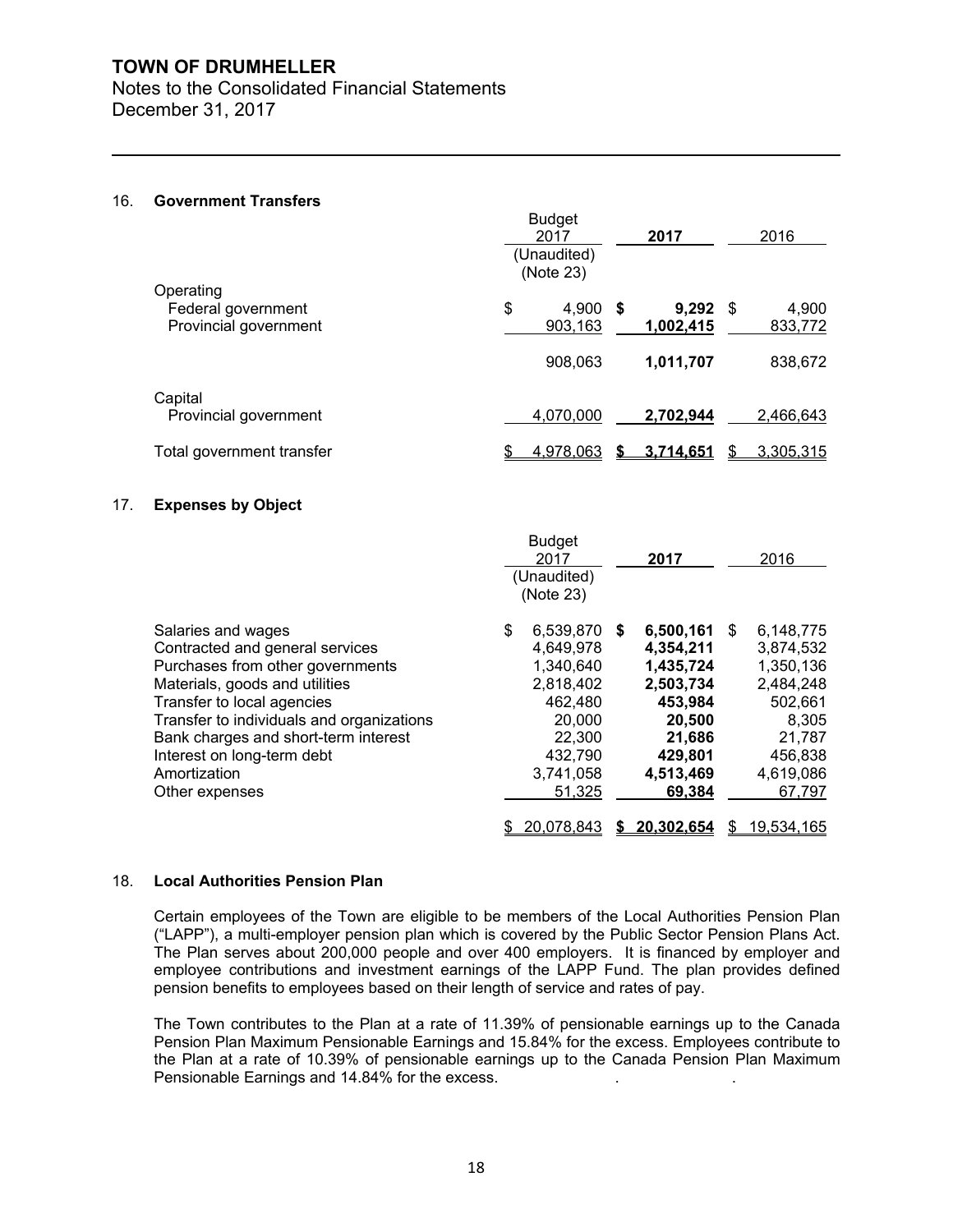Notes to the Consolidated Financial Statements December 31, 2017

## 18. **Local Authorities Pension Plan** (Continued)

Contributions for the year were:

|                                                  |   | 2017               |   | 2016               |
|--------------------------------------------------|---|--------------------|---|--------------------|
| Employer contributions<br>Employee contributions | S | 400.993<br>434.735 | S | 378,983<br>349,927 |
|                                                  |   | <u>835.728</u>     |   | 728.910            |

As this is a multi-employer pension plan, these contributions comprise the Town's pension benefit expense. No pension liability for this type of plan is included in the Town's financial statements. The most recent valuation as at December 31, 2016 indicates a deficit of \$637,357,000 (2015 - \$923,416,000) for basic pension benefits. The actuary does not attribute portions of the unfunded liability to individual employers. LAPP has not yet disclosed the actuarial deficiency as at December 31, 2017.

## 19. **Salary and Benefits Disclosure**

Disclosure of salaries and benefits for elected municipal officials and designated officers as required by Alberta Regulation 313/2000 is as follows:

|                                                       | Salary       | Benefits and<br>Allowances | 2017<br>Total  | 2016<br>Total |
|-------------------------------------------------------|--------------|----------------------------|----------------|---------------|
| Mayor Yemen                                           | \$<br>39,084 | 5,806<br>\$.               | 44,890<br>- \$ | 48,845<br>S   |
| Mayor Colberg                                         | 6,587        | 421                        | 7,008          |               |
| <b>Councillor Hansen-Zacharuk</b>                     | 22,173       | 5,351                      | 27,524         | 26,823        |
| Councillor Kolafa                                     | 18,864       | 4,629                      | 23,493         | 26,693        |
| <b>Councillor Garbutt</b>                             | 22,423       | 5,359                      | 27,782         | 27,210        |
| Councillor McMillan                                   | 18,864       | 4,629                      | 23,493         | 25,919        |
| <b>Councillor Shoff</b>                               | 17,864       | 2,418                      | 20,282         | 23,627        |
| Councillor Zariski                                    | 21,423       | 4,855                      | 26,278         | 25,720        |
| Councillor DeMott                                     | 3,720        | 895                        | 4,615          |               |
| <b>Councillor Lacher</b>                              | 3,809        | 245                        | 4,054          |               |
| Councillor Makowecki<br><b>Chief Administrative</b>   | 3,559        | 884                        | 4,443          |               |
| Officer Romanetz (CAO)<br><b>Chief Administrative</b> | 158,610      | 8,962                      | 167,572        | 342,910       |
| Officer Drohomerski (CAO)                             | 36,923       | 6,820                      | 43,743         |               |

Salary includes regular base pay, bonuses, overtime, lump sum payments, gross honoraria and any other direct cash remuneration.

Benefits and allowances include employer's share of all employee benefits and contributions or payments made on behalf of employees including retirement pension, Canada Pension Plan, employment insurance, health care, extended health, vision, group life, accidental death and long and short-term disability plans.

Benefits for the CAO include the use of an automobile.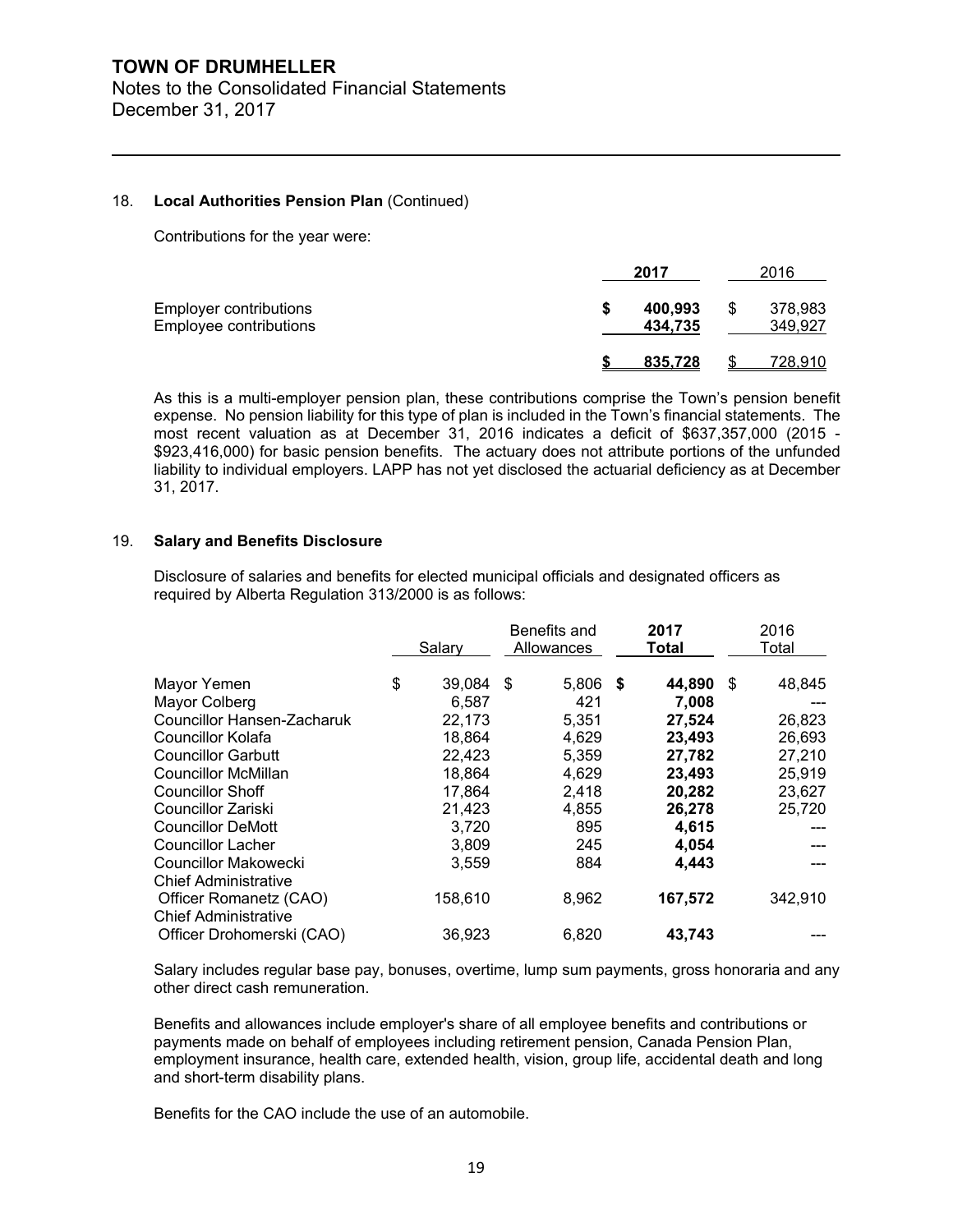Notes to the Consolidated Financial Statements December 31, 2017

## 20. **Debenture Debt Limits**

Section 276(2) of the Municipal Government Act requires that debt and debt limits as defined by Alberta Regulation for the Town be disclosed as follows:

|                                        | 2017                          | 2016                         |  |
|----------------------------------------|-------------------------------|------------------------------|--|
| Total debt limit<br>Total debt         | 29,965,716<br>S.<br>9,605,204 | \$27,916,671<br>10,467,205   |  |
|                                        | \$20.360.512                  | <u>17,449,466</u>            |  |
| Debt servicing limit<br>Debt servicing | S<br>4,994,286<br>1.294.786   | \$<br>4,652,779<br>1.294.786 |  |
| Amount of debt servicing limit unused  | 3.699.500                     | <u>3,357,993</u>             |  |

The debt limit is calculated at 1.5 times revenue of the Town (as defined in Alberta Regulation 255/00) and the debt service limit is calculated at 0.25 times such revenue. Incurring debt beyond these limitations requires approval by the Minister of Municipal Affairs. These thresholds are guidelines used by Alberta Municipal Affairs to identify municipalities which could be at financial risk if further debt is acquired. The calculation taken alone does not represent the financial stability of the municipality. Rather, the financial statements must be interpreted as a whole.

## 21. **Contingencies**

The Town of Drumheller, in conduct of its normal activities can be named as a defendant in legal proceedings. The ultimate outcome of these proceedings can often not be determined until the proceedings are completed. Should any loss result from the resolution of these proceedings or if the amount of the loss can be determined, such amounts would be expensed as they become known to the Town.

## 22. **Commitments**

The Town of Drumheller has ongoing capital projects that were not completed during the year. The estimated costs to the Town are \$10,673,825 for projects that will continue through 2018. These projects are to be funded by \$1,346,085 from reserves, \$7,818,340 from Provincial grant funding, \$1,501,400 from Debt financing, and \$8,000 from Trade in value.

The Town has an agreement to obtain electricity, expiring December 31, 2018 at a fixed rate of \$56.23/MWh up to a maximum of 6,040 MWh and a forward purchase agreement for January 2019 – December 2020 at a fixed rate of \$53.90/MWh for contract volumes of 6,543 MWh, and an additional forward purchase agreement for January 2021 – December 2023 at a fixed rate of \$44.89/MWh for contract volumes of 6,818 MWh.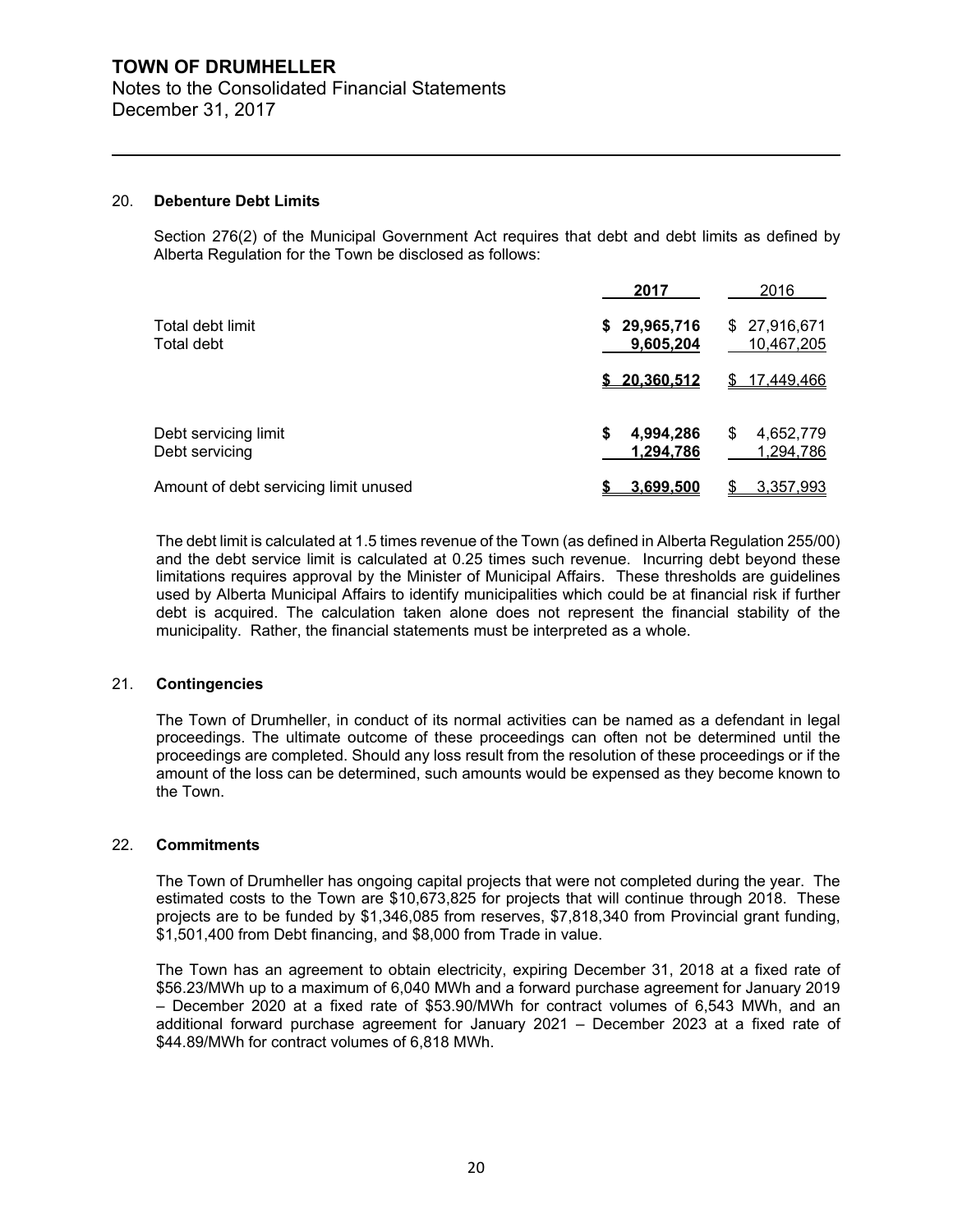## **TOWN OF DRUMHELLER** Notes to the Consolidated Financial Statements December 31, 2017

## 22. **Commitments** (Continued)

The Town has the following contractual agreement in place securing fixed price natural gas for the term of January 2018 – September 2022 at a fixed price of \$2.50/ GJ for volumes equivalent to 0% of the Town's weather-normalized volumes. Hedged volume totals are 24,221 GJ/ year. Remaining volumes will be purchased by the Town of Drumheller at the AECO "C" daily index price, which has averaged \$2.11/ GJ in 2018 so far. The contract purchase was awarded to Access Gas via a competitive RFP process and firm bid round, conducted on March 29, 2017.

## 23. **Budget**

The reported budget information has been derived from the tax supported operating budget approved by Council on February 21, 2017 and the utilities supported operating budget approved by Council on February 21, 2017. The budget figures contained in the financial statements have been presented for information purposes and are unaudited.

## 24. **Segmented Information**

The Town is a diversified municipal government institution that provides a wide range of services to its citizens. Distinguishable functional segments have been separately disclosed in the segmented information. The nature of the segments and the activities they encompass are as follows:

## **Protective Services**

Protective services is comprised of police, bylaw enforcement and fire protection. This service area is responsible for the overall safety of the public through various prevention and enforcement activities.

## **Transportation Services**

Transportation services is responsible for the delivery of municipal public works services related to the planning, the development and maintenance of roadway systems, the maintenance of park and open space and street lighting.

## **Water and Wastewater Services**

Water and wastewater provides drinking water to the Town's citizens and collects and treats wastewater. The Town processes and cleans sewage and ensures the water system meets all Provincial standards.

## **Waste Management Services**

Waste management provides collection disposal and recycling programs.

## **Planning and Development**

The planning department provides a number of services including town planning and enforcement of building and construction codes and review of all property development plans through its application process.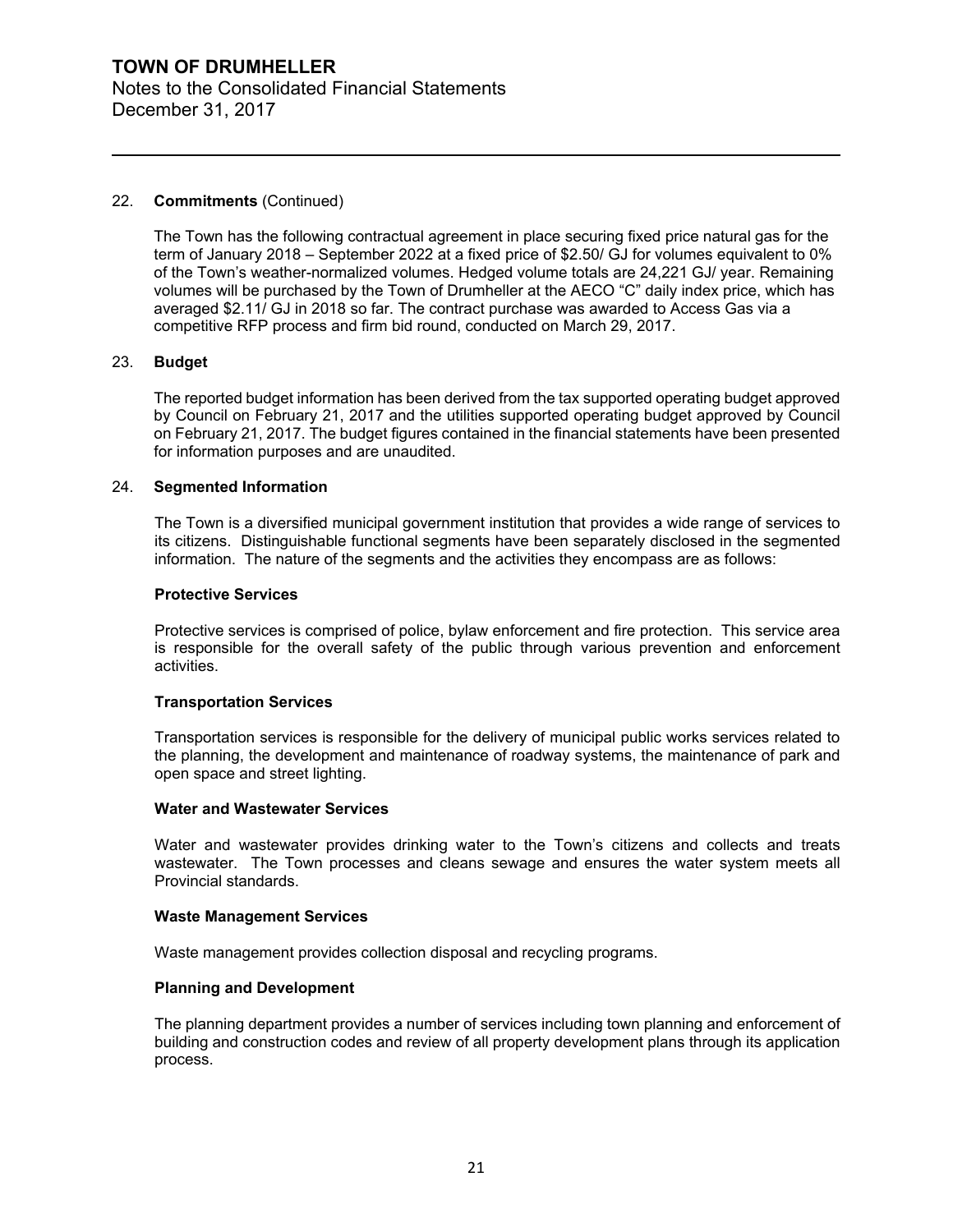## **TOWN OF DRUMHELLER** Notes to the Consolidated Financial Statements December 31, 2017

## 24. **Segmented Information** (Continued)

## **Recreation and Parks**

This service area maintains recreation infrastructure such as parks, arenas, aquatic centres and community centres as well as provides recreational programs and cultural programs at those locations.

## **Public Health and Welfare**

This service area provides and administers community support programs.

## **General Government**

This service area includes legislative and administrative support to all other service areas and also relates to the revenues and expenses that relate to the operations of the Town itself and cannot be directly attributed to a specific segment.

The accounting policies of the segments are the same as those described in the summary of significant accounting policies. In measuring and reporting segment revenue from transactions with other segments, inter-segment transfer have been eliminated. The revenues and expenses that are directly attributable to a particular segment are allocated to that segment. Taxation has been allocated to general government except where specific tax revenues can be directly allocated to a service area.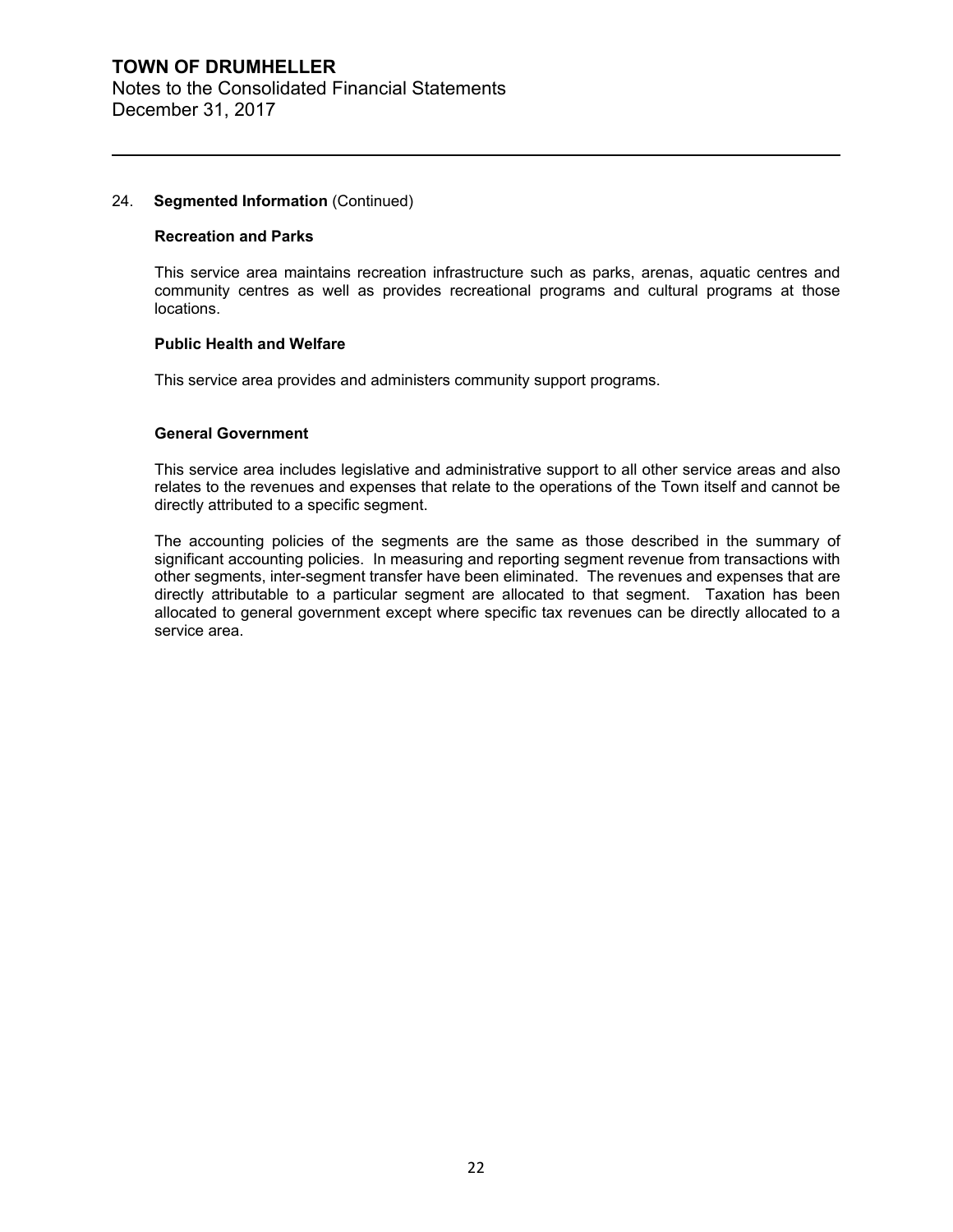Notes to the Consolidated Financial Statements December 31, 2017

## 24. **Segmented Information** (Continued)

|                                                       | 2017          |                   |               |                        |                                     |                |                      |                |                 |
|-------------------------------------------------------|---------------|-------------------|---------------|------------------------|-------------------------------------|----------------|----------------------|----------------|-----------------|
|                                                       | Protective    | Transportation    | Water and     | Waste                  | Planning and                        | Recreation     | <b>Public Health</b> | General        | 2017            |
|                                                       | Services      | Services          | Wastewater    | Management             | Development                         | and Parks      | and Welfare          | Government     | Total           |
| Revenue                                               |               |                   |               |                        |                                     |                |                      |                |                 |
| Net municipal taxes                                   | \$<br>---     | \$<br>---         | \$            | \$<br>---              | -\$<br>$---$                        | \$<br>$---$    | \$                   | 8,509,169 \$   | 8,509,169       |
| Government transfers for<br>operating                 | 416,932       | ---               |               | ---                    | 39,788                              | 30,292         | 299,460              | 225,236        | 1,011,708       |
| Government transfer for                               |               |                   |               |                        |                                     |                |                      |                |                 |
| capital                                               | ---           | 2,702,944         | $---$         | $\qquad \qquad \cdots$ | $\hspace{0.05cm}---\hspace{0.05cm}$ | $---$          | ---                  | $---$          | 2,702,944       |
| Sales and user fees                                   | 468,974       | 579,294           | 5,453,491     | 89,993                 | 3,856                               | 571,448        | 91,352               | 161,317        | 7,419,905       |
| Franchise and concessions                             | ---           | ---               | ---           | ---                    | $---$                               | ---            | ---                  | 1,616,724      | 1,616,724       |
| Investment income                                     | $---$         | $---$             | ---           | ---                    | $---$                               | $---$          | ---                  | 318,771        | 318,771         |
| Penalties and costs on taxes                          | $---$         | $\overline{a}$    | 21,649        | ---                    | $---$                               |                | ---                  | 164,601        | 186,250         |
| Rentals                                               | $---$         | 2,100             | $---$         | ---                    | 46,477                              | 351,713        | ---                  | $---$          | 400,290         |
| Other                                                 | 8,483         | 115,499           | 150,835       | ---                    | 104,414                             | 68,755         | 4,734                | 94,900         | 547,620         |
| Gain (loss) on disposal of<br>tangible capital assets |               | 34,672            |               |                        |                                     |                |                      |                | 34,672          |
|                                                       | ---           |                   |               | ---                    |                                     |                |                      |                |                 |
|                                                       | 894,389       | 3,434,509         | 5,625,975     | 89,993                 | 194,535                             | 1,022,207      | 395,546              | 11,090,718     | 22,748,053      |
| <b>Expenses (by Object)</b>                           |               |                   |               |                        |                                     |                |                      |                |                 |
| Salaries and wages                                    | 788,898       | 905,930           | 1,470,084     | 28,609                 | 100,184                             | 2,013,358      | 360,889              | 832,209        | 6,500,161       |
| Contracted and general                                |               |                   |               |                        |                                     |                |                      |                |                 |
| services                                              | 291,027       | 1,131,966         | 804,334       | 368,091                | 196,942                             | 826,427        | 86,770               | 648,654        | 4,354,211       |
| Purchases from other                                  |               |                   |               |                        |                                     |                |                      |                |                 |
| governments<br>Materials, goods and                   | 1,435,724     | ---               | ---           | ---                    | $---$                               |                | $---$                | $---$          | 1,435,724       |
| utilities                                             | 76,488        | 649,352           | 933,813       | ---                    | 33,154                              | 711,886        | 18,749               | 80,292         | 2,503,734       |
| Transfer to local agencies                            | 1,214         | ---               | ---           | ---                    | 222,550                             | 206,220        | 24,000               | ---            | 453,984         |
| Transfers to individuals and                          |               |                   |               |                        |                                     |                |                      |                |                 |
| organizations                                         | ---           | $---$             | ---           | ---                    | $---$                               |                | ---                  | 20,500         | 20,500          |
| Bank charges and short-                               |               |                   |               |                        |                                     |                |                      |                |                 |
| term interests                                        | $---$         | ---               | $---$         | $---$                  | $---$                               | 10,785         | $---$                | 10,901         | 21,686          |
| Interest on long-term debt                            | ---           | ---               |               | 228,185                |                                     | 10,475         | 191,141-             | $\overline{a}$ | 429,801         |
| Amortization                                          | 106,462       | 1,327,574         | 2,141,372     | ---                    | 103,900                             | 669,553        | 1,888                | 162,720        | 4,513,469       |
| Other                                                 |               |                   | 2,321         | $---$                  | 5,462                               | 33,475         | ---                  | 28,391         | 69,384          |
|                                                       | 2,699,813     | 4,014,822         | 5,531,924     | 624.885                | 662,192                             | 4,482,179      | 683,437              | 1.783.402      | 20.302.654      |
| Excess (deficiency) of revenue                        |               |                   |               |                        |                                     |                |                      |                |                 |
| over expenses                                         | \$(1,805,424) | (580, 313)<br>-\$ | 274,051<br>\$ | (534, 892)<br>\$       | (467, 657)<br>£.                    | \$ (3,459,972) | (287, 711)<br>\$     | 9,307,316      | 2,445,399<br>\$ |
|                                                       |               |                   |               |                        |                                     |                |                      |                |                 |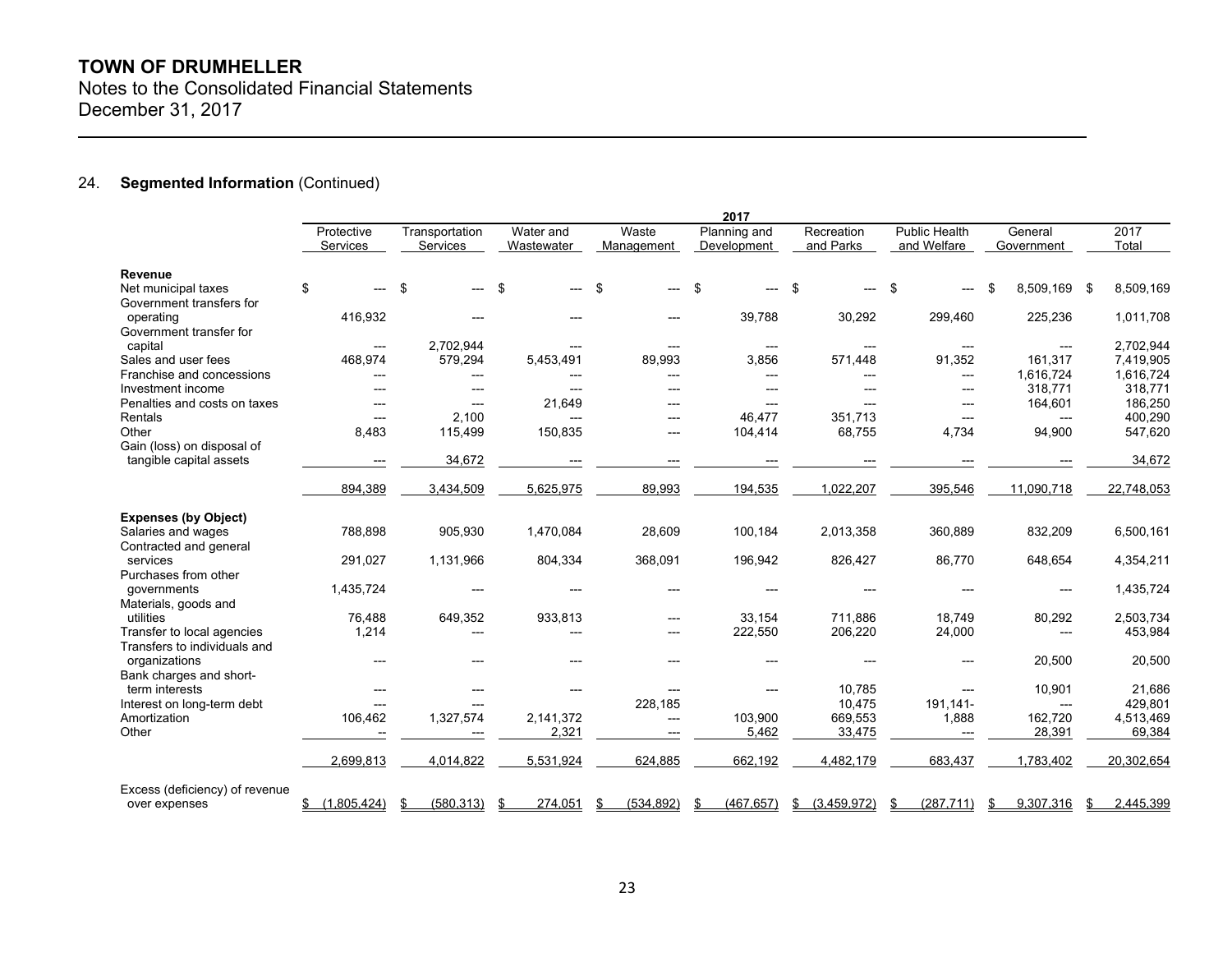Notes to the Consolidated Financial Statements December 31, 2017

## 24. **Segmented Information** (Continued)

|                                                 |                |                   |            |                 | 2016           |                |                      |                 |                 |
|-------------------------------------------------|----------------|-------------------|------------|-----------------|----------------|----------------|----------------------|-----------------|-----------------|
|                                                 | Protective     | Transportation    | Water and  | Waste           | Planning and   | Recreation     | <b>Public Health</b> | General         | 2016            |
|                                                 | Services       | Services          | Wastewater | Management      | Development    | and Parks      | and Welfare          | Government      | Total           |
| Revenue                                         |                |                   |            |                 |                |                |                      |                 |                 |
| Net municipal taxes<br>Government transfers for | \$<br>---      | \$<br>---         | \$         | \$<br>---       | \$<br>$---$    | \$             | \$                   | 8.521.659 \$    | 8,521,659       |
| operating<br>Government transfer for            | 410,810        | ---               |            |                 | 22,346         | 27,800         | 311,066              | 66,650          | 838,672         |
| capital                                         | ---            | 846,577           | 663,264    | $---$           | $---$          | 956,802        | ---                  | $---$           | 2,466,643       |
| Sales and user fees                             | 402,716        | 57,349            | 4,928,190  | 89,908          | 175,301        | 615,378        | 94,886               | 171,732         | 6,535,460       |
| Franchise and concessions                       | ---            | ---               | ---        | ---             | $\overline{a}$ | ---            | ---                  | 1,518,105       | 1,518,105       |
| Investment income                               | ---            | ---               |            | ---             | $---$          | ---            | ---                  | 273,735         | 273,735         |
| Penalties and costs on taxes                    | ---            | $---$             | 23,326     |                 | $\overline{a}$ |                | ---                  | 150,993         | 174,319         |
| Rentals                                         | $---$          | 1,925             |            | ---             | 46,552         | 372,855        | ---                  | $---$           | 421,332         |
| Other                                           | 6,414          | 28,801            | 116,649    | $---$           | (9,764)        | 75,975         | 1,462                | 136,109         | 355,646         |
| Gain (loss) on disposal of                      |                |                   |            |                 |                |                |                      |                 |                 |
| tangible capital assets                         | ---            |                   |            |                 |                | 621            |                      |                 | 621             |
|                                                 | 819,940        | 934,652           | 5,731,429  | 89,908          | 234,435        | 2,049,431      | 407,414              | 10,838,983      | 21,106,192      |
| <b>Expenses (by Object)</b>                     |                |                   |            |                 |                |                |                      |                 |                 |
| Salaries and wages                              | 728,095        | 815,973           | 1,495,259  | 26,792          | 72,158         | 1,991,255      | 313,842              | 705,401         | 6,148,775       |
| Contracted and general                          |                |                   |            |                 |                |                |                      |                 |                 |
| services                                        | 301,723        | 581,210           | 810,143    | 346,279         | 158,454        | 891,300        | 146,510              | 638,913         | 3,874,532       |
| Purchases from other                            |                |                   |            |                 |                |                |                      |                 |                 |
| governments                                     | 1,350,136      | ---               |            | $---$           | $---$          |                |                      | $---$           | 1,350,136       |
| Materials, goods and                            |                |                   |            |                 |                |                |                      |                 |                 |
| utilities                                       | 75,561         | 646,931           | 823,969    | 1,832           | 178,484        | 669,830        | 17,065               | 70,576          | 2,484,248       |
| Transfer to local agencies                      | 914            | ---               | ---        | $---$           | 236,785        | 240,788        | 24,174               | ---             | 502,661         |
| Transfers to individuals and                    |                |                   |            |                 |                |                |                      |                 |                 |
| organizations                                   | $\overline{a}$ | ---               |            |                 | $---$          |                | ---                  | 8,305           | 8,305           |
| Bank charges and short-                         |                |                   |            |                 |                |                |                      |                 |                 |
| term interests                                  | ---            | ---               |            | ---             | ---            | 9,800          | ---                  | 11,987          | 21,787          |
| Interest on long-term debt                      | ---            | $---$             | 242.009    | ---             | 13,088         | 201,741        | $---$                | ---             | 456,838         |
| Amortization                                    | 109,918        | 1,363,124         | 2,170,640  | $---$           | 104,284        | 703,773        | 1,281                | 166,066         | 4,619,086       |
| Other                                           | ---            | ---               | 6,775      | $---$           | 1.000          | 71             | $---$                | 59,951          | 67.797          |
|                                                 | 2,566,347      | 3,407,238         | 5,548,795  | 374,903         | 764,253        | 4,708,558      | 502,872              | 1,661,199       | 19,534,165      |
| Excess (deficiency) of revenue                  |                |                   |            |                 |                |                |                      |                 |                 |
| over expenses                                   | \$(1.746.407)  | (2.472.586)<br>S. | 182.634    | (284.995)<br>ß. | (529.818)      | \$ (2.659.127) | (95.458)<br>\$       | 9.177.784<br>S. | 1.572.027<br>\$ |